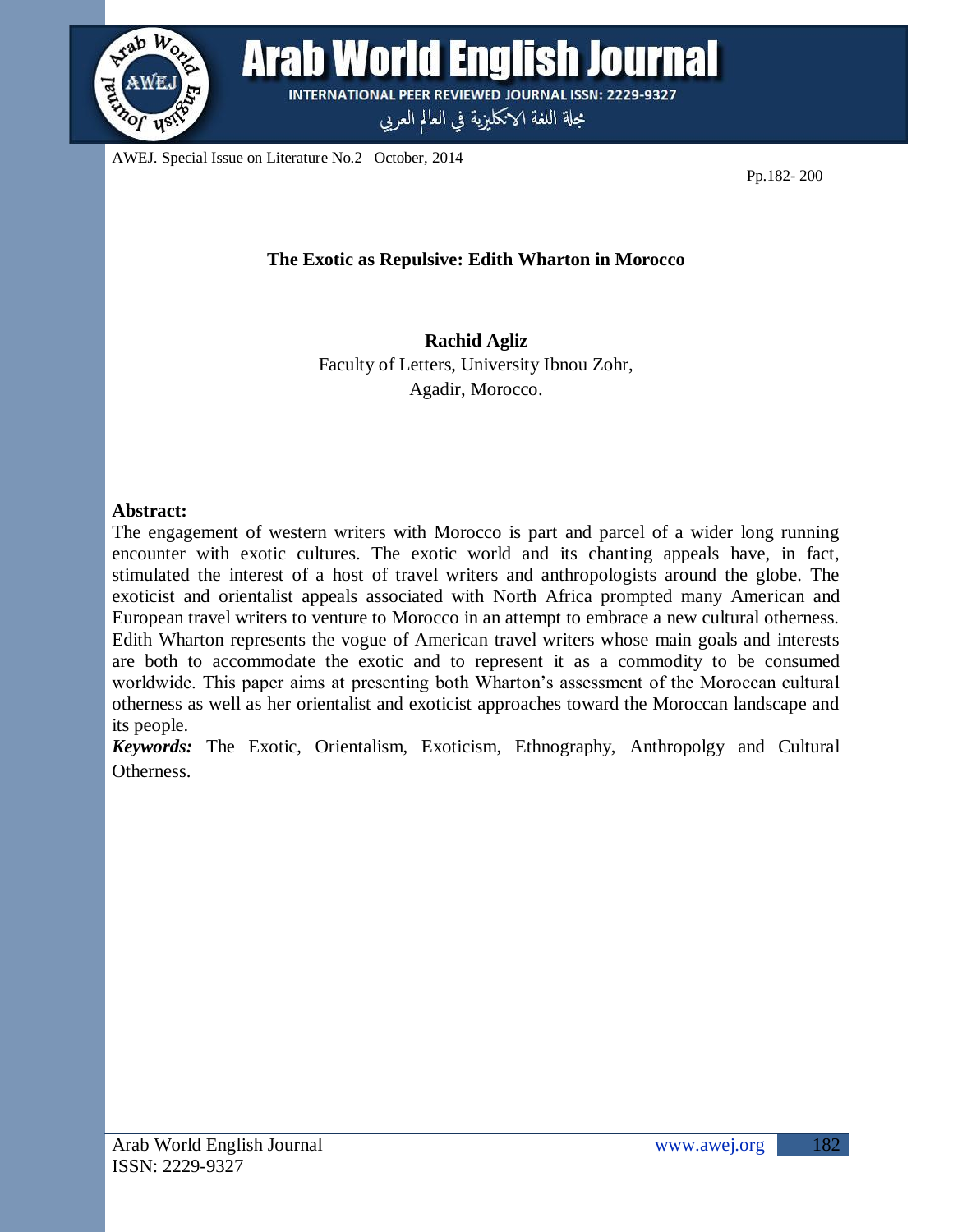The Exotic as Repulsive: Edith Wharton in Morocco Agliz

#### **The Exotic as Repulsive: Edith Wharton in Morocco**

# **1. Theorizing the Exotic and Exoticism**

 Thinking of foreign cultures and civilizations often entails thinking of the exotic. At this stage, one might wonder what the concept "exotic" means in the first place. It seems that this word has a long and deep rooted history in the west and is, therefore, open to different interpretations. According to the editors of *Post Colonial Studies,* the word exotic was first used in 1599 to refer to anything which is alien and to something which is introduced from outside and is not essentially indigenous. (Ashcroft et al.,2000: 94). By the year 1651, the meaning had, consequently, shifted and was extended to encapsulate or to include exotic lands or "an exotic and foreign territory, an exotic habit and demeanor".(p.94). Still, this concept gained ascendancy with the spread of European powers in diverse parts of the globe. The exotic was, then, associated with colonialism and the empire and, therefore, encompassed "the connotations of a stimulating or exciting difference, something with which the domestic could be safely spiced". (p.94). The emphasis is on the movement and decontextualisation of exotic objects from their original location to the new domestic economy. In fact, the sixteenth century was marked by the tremendous vogue of the European geographical explorations which contributed much to the constant search for the exotic.

 The exotic in its commodified form has a long history and first appeared in French literature when François Rabelais used the adjective "exotique" to describe the imported merchandise in his *Quart Livre et Faictes et Dicts Heroiques du Bon Pantagruel:*

> On that day and the two subsequent days, nothing new appeared on the ground. Because Adoncques harboured, yet contemplating those procuring fresh water, diverse paintings, diverse tapestries, diverse animals, fish, birds, and other exotic merchandise and peregrinations, that went to and from the embankment and by the arcades of the port. Because it was the third day of the big and solemn markets of the milieu at which annually all the richest and most famous merchants of Europe convene. (White, 2004:3).

The Rabelaisian "exotique" evokes here the classical etymology of the term whose origin goes back to the Greek period, meaning "exotikos", that is to say, strange and of distant lands. Yet, this is not the only meaning of the exotic in Rabelais' sixteenth century view. The above passage from Le Quart Livre reveals that the notion of diversity is inseparable from the term "exotique"and is repeated three times in Rabelais' invocation of the exotic merchandise.

 In the same vein, it is important to point out that the emergence of the term in the English language happened in the last period of the sixteenth century. In his book, From *Cannibals to Radicals*, Roger Celestine traces the first appearance and recording of the term by stating that in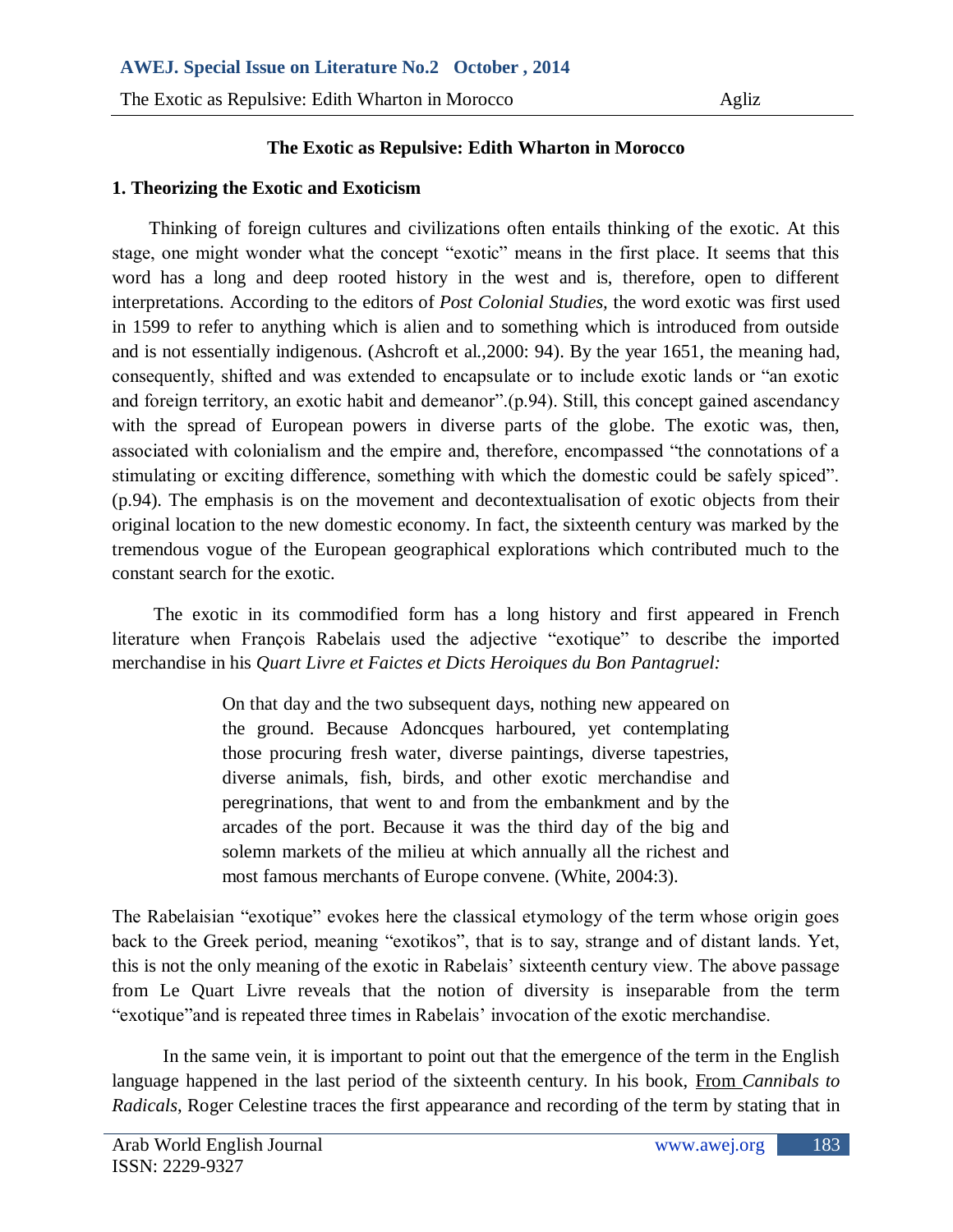The Exotic as Repulsive: Edith Wharton in Morocco Agliz

the "western tradition, the term exotic was first applied specifically to products, flora and fauna that came from far away". (p.217). Yet, the concept cannot be pinned down to one particular approach. The exotic, rather, offers different perspectives. Researchers in the field of anthropology, for instance, argue that the exotic is not "something that exists prior to its discovery". (Mason,1998:1). Hence, it is the act of exploration and discovery "which produces the exotic as such, and it produces it in varying degrees of wildness or domestication". (p.2). In other words, the exotic is "the product of the process of exoticisation". (p.2). Peter Mason asserts that the exotic as a cultural construct is always open to a kind of renegotiation. According to him, the exotic is "always open to reinvention as a field of forces in which self and other constitute one another in a lopsised relation; it is always open to contestation". (p.2). Mason further explains that the exotic is the outcome of a "process of decontextualisation", which means that the setting plays a significant role in the construction and the interpretation of the exotic object.

 It is, therefore, an "elsewhere" which renders an alien object exotic and which in the long run turns out to be familiar once it is examined and taken from its original setting to a new one. In the view of some anthropologists, the exotic is transferred to a different location and recontextualised. In other words, "it is not the original geographic or cultural contexts which are valued, but the suitability of the objects in question to assume new meanings in a new context". (p.3). New interpretations and qualities are actually attributed to the exotic object once it is taken from its original setting to a completely different one. In his article "The Exotic as a Symbolic System", Stephen Foster stresses that the exotic operates

> dialectically as a symbolic system, domesticating the foreign, the culturally different and the extraordinary so that the phenomena to which they apply begin to be structured in a way which makes them comprehensible and possibly predictable, if predictably defiant of total familiarity. (Foster,1982:21).

The exotic, following Foster's approach, means the whole process of rendering and making the foreign, the culturally different and the extraordinary as familiar to the center. The exotic in this sense is intertwined with the notion of exploration and geographical escape from the mundane industrialized west to the peripheries. Foster further qualifies the exotic as "a source of hope as well as of fear". (p.21). At the same time, the exotic is not a mere cultural construct, but it is rather "an image which asserts infinite possibilities for social transformation, cultural reconstruction and geographical escape". (p.21). What is valued in the whole process is the total assimilation and domestication of other far and distant cultures.

 The question that might, therefore, be raised here is whether the exotic can be fully domesticated and assimilated by the west. Foster makes it clear that the exotic evokes a whole range of symbolic connotations as well as "a world of infinite complexity, surprise, colour, manifold variety and richness". (p.21).Taking into account Michel Foucault's approach, Foster proceeds toward considering the exotic as a kind of episteme and "a relatively fixed cultural problematic which becomes operational as internalized gestalt and structures discursive activities pertaining to cultural difference…with anthropologising… as one such discursive activity".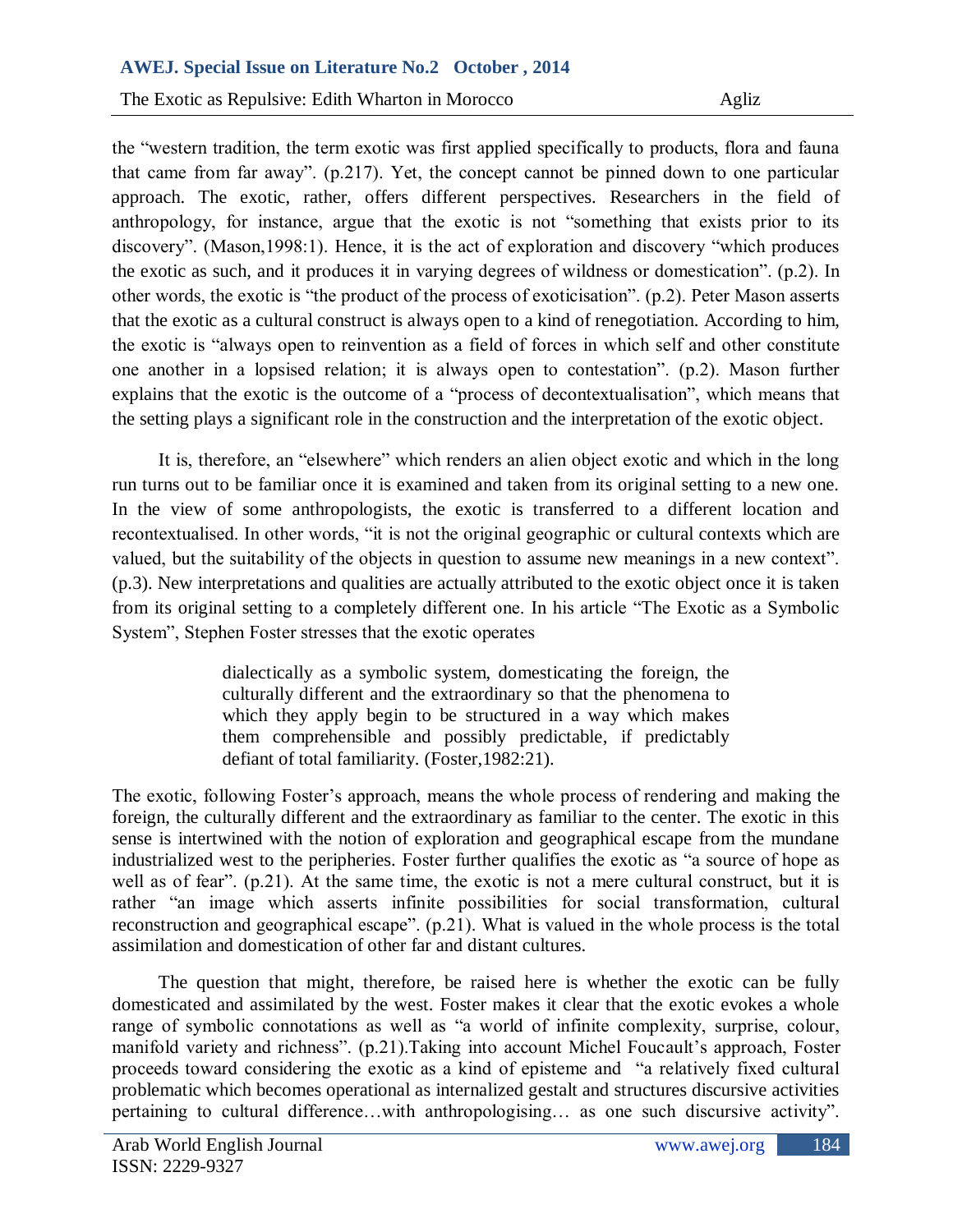The Exotic as Repulsive: Edith Wharton in Morocco Agliz

(p.21). This definition brings up the different discursive activities in the west and in particular difference of other distant nations. At the heart of this debate, Foster moves on to distinguish difference of other distant nations. At the heart of this debate, Foster moves on to distinguish anthropology, as a colonial discipline, which in fact has translated and assimilated the cultural between the concept of culture and that of the exotic which operate in different and comparable manners in the discourse about "human difference".

 For Foster, the exotic is what is attributed to the unfamiliar. This criterion encapsulates all what lies beyond the center with all its surprises, articulations and its symbolic connotations. In the attempt and in the whole process to make the unfamiliar comprehensible, the familiar becomes anew once it is associated with the far and the remote. As a consequence, a relation is established between the exotic and the common location. The exotic is a symbolic and interpretive construction that paves the way for some members of a particular social group to understand another group which they consider and see as different.(p.22). The cultural difference is at the center of the debate here as one cultural group has the upper hand over the other. As a matter of fact, the western world throughout history had the upper hand over exotic nations. The center, whether it was Europe or the United States of America, was interested in the radical alterity of other distant cultures and civilizations. One of the center's basic missions and objectives was the translation, assimilation of the cultural difference of alien people and, by the same token, to avail of the diversity inherent in these cultures.

 This further brings to the surface the implications of the concept in anthropology and ethnography. The exotic is never found or given as "exotic" but is rather produced as the exotic by the discourses of ethnography and anthropology. In other words, the savagery of the savage and the primitivity of the primitive are not found but rather are the result of anthropological inquiry. From an anthropological perspective, "in order to benefit from the experience of the exotic, people must remain as far apart as possible".(Forsdick,2000:21). However, such a cultural distance does not in any way hinder the western self from embracing the path of the exotic other. Rather, the exotic becomes the product of a kind of cultural and epistemological encounter between a powerful west and distant cultures. Such an encounter usually helps the anthropologist to interpret his object of study. The exotic in its unfamiliarity becomes comprehensible once it is involved in a series of interactions and collaborations with the anthropologist. It is interesting to note that new forms of anthropology have reinforced the position and the role of the exotic in the cultural encounter. Among these trends, we can mention the emergence of "dialogical anthropology" which has contributed to the consolidation of the voice of the native informant who has usually been inscribed in anthropology as an exotic other. The process of making the unfamiliar comprehensible to an audience is always coupled with expectations and surprises. Hence, once involved in a sequence of dialogues with the exotic, the anthropologist can expect a kind of opposition on the part of the exotic other. (Gualtieri, 2003:5). This means that the cultural negotiation in any dialogue between the anthropologist and his or her object of study does not necessarily end in agreement.

 In Johannes Fabian's view, such a discipline silences the other in the sense that the anthropologist speaks for the other who is merely presented as an exotic human being incapable of representing himself and expressing his views in a logical way. Fabian asserts that the other is a dominant figure in ethnography and an object to be subjugated and manipulated by the anthropologist. Thus, the mere fact of not writing about the other does not give the latter the chance to liberate himself from the authority of ethnography since the ethnographer and the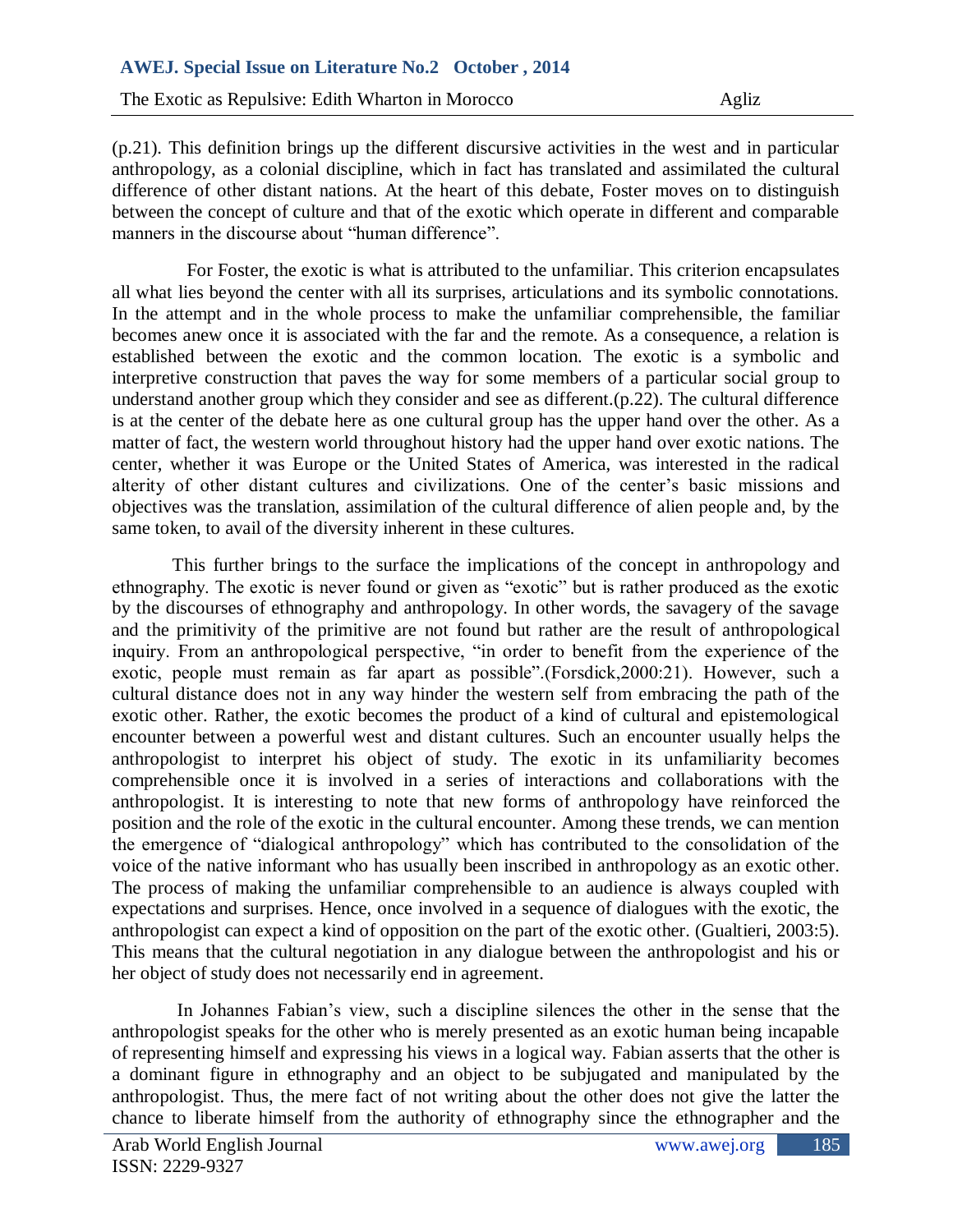The Exotic as Repulsive: Edith Wharton in Morocco Agliz

anthropologist speak for him. The anthropologist's claim may be that it is his duty to give the Exotic other the opportunity to speak and to be represented. In other words, for I abian the other is not an interlocutor. He argues that the other is denied the chance to become an interlocutor in exotic other the opportunity to speak and to be represented. In other words, for Fabian the other the ethnographic text. He states that "to be dominated, it takes more than to be written about. To become a victim of the other must be written at (as in shot at) with literacy serving as a weapon of subjugation and discipline. Conversely, to stop writing about the other will not bring liberation". (Fabian, 1990: 760).

 In a similar fashion, Clifford Geertz points out that the exotic other and the western self are not on equal footing. This is due to the nature of the cultural encounter itself. The dialogue involving both the anthropologist and the exotic other is based on a kind of detachment and distance. Geertz explains:

> Anthropology inevitably involves an encounter with the other. All too often, however, the ethnographic distance that separates the reader of anthropological texts and the anthropologist himself from the other is rigidly maintained and at times even artificially exaggerated. In many cases this distancing leads to an exclusive focus on the other as primitive, bizarre, and exotic. The gap between a familiar "we" and exotic "they" is a major obstacle to a meaningful understanding of the other, an obstacle that can only be overcome through some form of participation in the world of the other. (p.14).

According to Geertz, the binary opposition between the western self and the exotic other makes it hard to attain a mutual understanding or communicability. To achieve such a goal, the anthropologist has to divest himself of his authority as a representative of the center. In other words, he has to bracket out his authority for some time and participate in the world of the natives without any kind of supremacy. Taking into account, both Geertz' and Fabian's theses, we could strongly argue that the exotic other is endowed with some qualities that can only be found in remote and distant lands. In his description of the natives of Sepzia, Remak draws the reader's attention toward the strange movements of women in an attempt to contain the exotic and reveal its characteristics. Remak describes the natives of the bay of Sepzia as:

> Wilder than the place. Our near neighbours were more like savages than any people I ever before lived among. Many a night they passed on the beach singing or rather howling, the women dancing about among the waves that broke at their feet, the men leaning against the rocks and joining in their loud wild chorus. Polynesia? South America? No Mary Shelley on her house in the bay of Sepzia between Genoa and Leghorn. (p.59).

 The exotic here is that quality which is attributed to the dancing women among the waves of the bay as well as the movement evoked by the men joining them by the rocks. This passage provides an insight into the sensual fantasies which are conjured up by the far away countries as well as the irresistible temptations triggered off by the complex and yet alluring habits and rituals practiced by the inhabitants of other distant and exotic nations. Mason confirms that the exotic is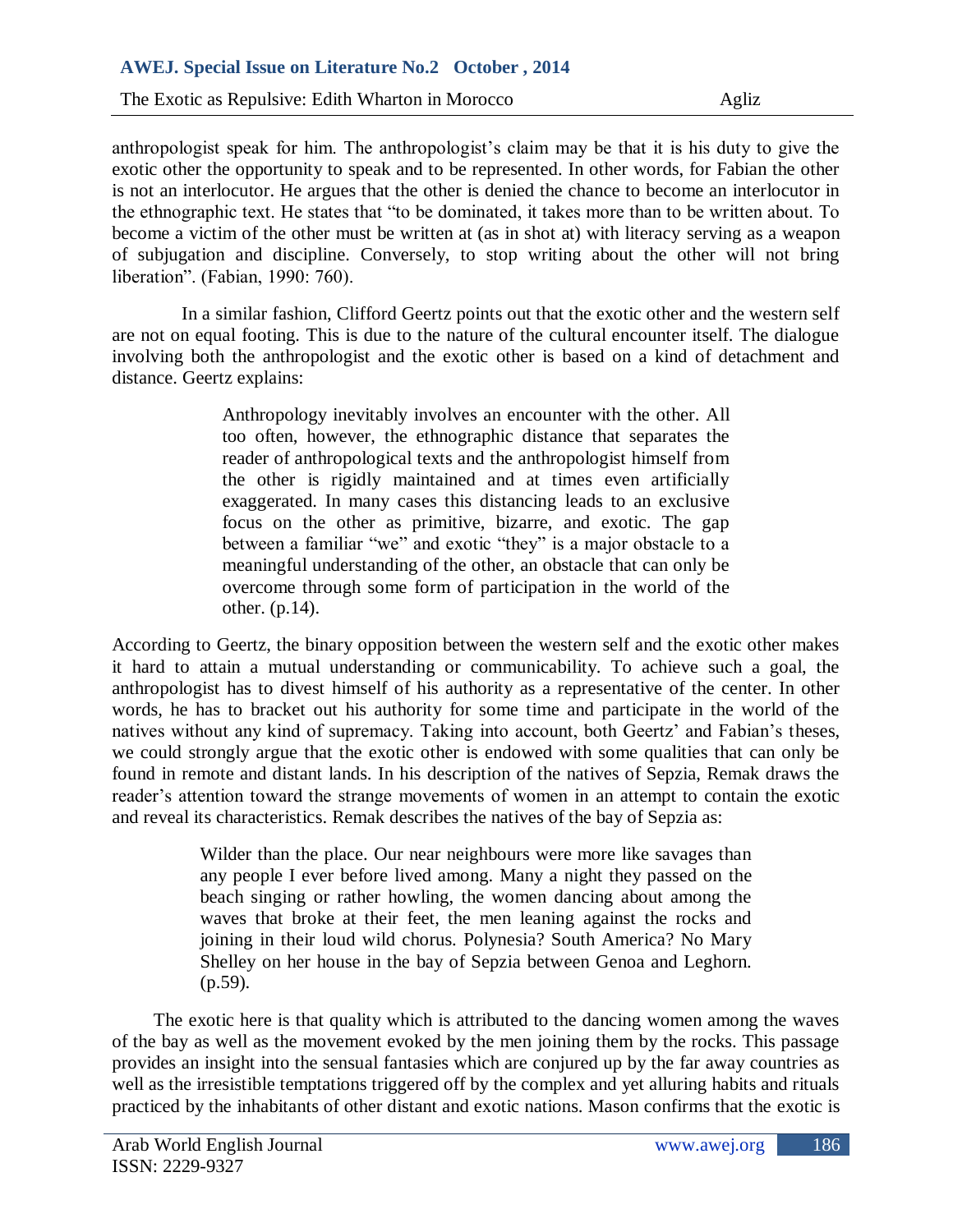The Exotic as Repulsive: Edith Wharton in Morocco Agliz

never to be found at home. Following such an approach, the exotic then might be intertwined with the modalities of alterny. Tet, the two concepts must not be comused. To mason, to understand the other and to come to terms with him, the western self has to reduce the other to with the modalities of alterity. Yet, the two concepts must not be confused. For Mason, to the same. Such a process entails a sense of violence on the part of the western self whose relationship to the other is intense and marked by resistance. The other clings to its otherness and consequently resists the western self's frequent and repeated acts of assimilation. In this respect, the exotic "would be that which is refractory to the egocentric attempts of self to comprehend the other". (p.159). Above all, one of the hallmarks and features of the exotic is its staunch resistance to give itself to a large degree to the penetrating gaze of the western self. Mason strongly maintains that the exotic "would be the trace of alterity that remains after the act of comprehension has taken place". (p.159). The exotic, in this respect, is the outcome of all the representations that are "produced through the process of exoticization". (p.160).

 Having thus dealt with some of the connotations of the concept "exotic" in literature and anthropology, I shall now devote the remaining section of this theoretical framework to an interpretation of the concept "exoticism". This term seems to be intertwined with a whole range of colonial and cultural connotations so much so that it is extremely hard to pin it down to one particular approach. One of the authors who have grappled with the notion of exoticism in literature and post colonial theory is Victor Segalen. In the beginning of his *Essay on Exoticism*, he asserts that exoticism is mainly tropical and that it is a cliché of the exotic. The colonial connotations of the term cannot be denied here because Segalen refers to the "colonial Junk" which is, in fact, brought back from other "Negro Kingdoms" by colonial adventurers. Consequently, it is thanks to exoticism that Europeans have actually become aware of the differences between humans:

> The word exoticism was just a synonym of "impressions of far away countries", of climates and foreign races, and a misused substitution for that which is even more compromised, "colonial". Under these dreadful terms "exotic literature", "impressions of exoticism"… We grouped together, and still associate all the attributes of a homecoming from a Negro Kingdom, the tacky junk of those who come back from who knows where…I do not dismiss that there exists an exoticism of countries and races, an exoticism of climates, fauna and flora, an exoticism subject to geography, to the latitudinal and longitudinal position. It is precisely this exoticism, which most obviously imposed its name on the thing, and which gave to men, who too carried away with the beginning of their terrestrial adventure, who considered themselves identical to everyone, the conception of worlds other than their own. It is from there that this word comes. (White, 2004:51).

What can be discerned from the above is that exoticism is open to different interpretations. Segalen, one of the pioneers of the exoticist approach in western culture, applied great effort to trace the differences between the types of exoticism. His long years of extensive research on the subject led him to distinguish between artistic, geographic, natural as well as colonial exoticism. His oblique criticism of colonialism finds its resonance in his attempt to define the term in relation to diversity. After all, the recognition of diversity has to be taken into account before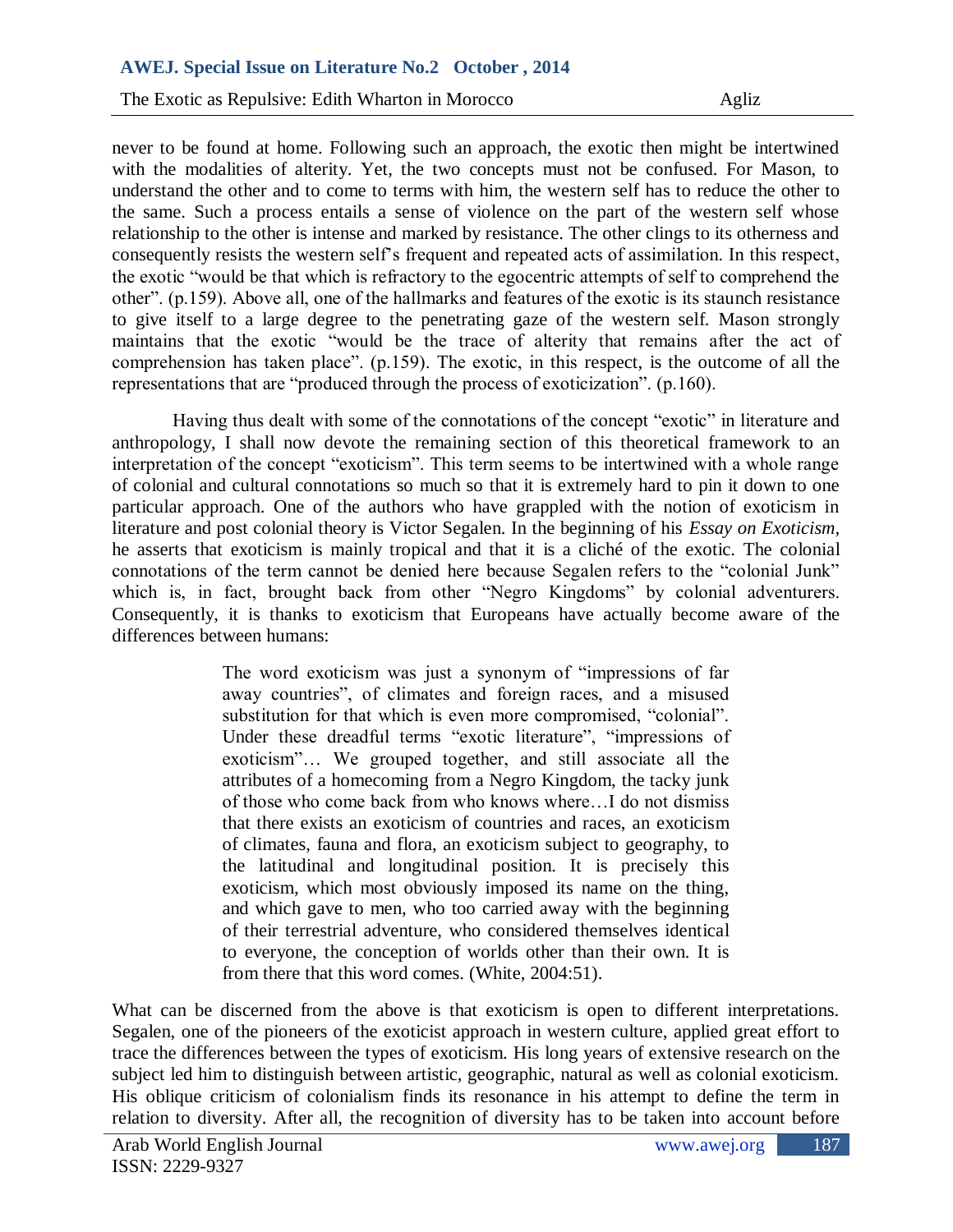The Exotic as Repulsive: Edith Wharton in Morocco Agliz

understanding the differences between humans. Hence, exoticism is that quality of conceiving embracing difference. As a matter of fact, "the delicious sensation of exoticism contains a strong things in a different way. At the same time, it is that immense and intense feeling and quality of element of surprise which results from inadaption to one's surroundings: It is opposite to a feeling of déjà vu". (Hsieh, 1988: 13).

 In his article, "Exoticism in Literature and History", Alec Hargreaves traces the historical evolution of the concept exoticism and brings to the fore its colonial implications. He first of all maintains that there is not an agreed upon definition of the concept. Hence, exoticism is "a complex and necessarily imprecise word, for it describes, not an object, but a feeling, an emotion". (p.7). It is significant to stress that western travelers were pretty much preoccupied with what Segalen called "diversity" to the extent that Europe's relations with distant and faraway lands were essentially marked by the rise and the fall of exoticism. (p.9). To back up his approach, Hargreaves drew his readers' attention toward Pierre Loti's exotic experience in his novel called *Madame Chrysantheme.* The description of the flat shared by Loti and Chrysantheme reflects, therefore, the exoticism that is deeply rooted and inherent in the relation between the center and the peripheries:

> The closet doors consist of white paper panels, the lay out of the shelves and interior compartments made of finely chiseled wood, is too complicated, too ingenious. It makes me fear they may contain false bottoms and things designed to play tricks on you.

> You are not happy about leaving things because of an ill-defined feeling that the cupboards might, of their own volation, conjure away your belongings. What I really like looking at in Chrysantheme's belongings is a box in which she keeps letters and souvenirs, it is a tin box, made in England, and on the lid there is a colored picture of a factory somewhere near London. (p.13).

So much focus here is on the oddity and the strangeness ascribed to the shelves and other interior compartments. Such objects are to be feared as they may contain some things premeditated to attract the other's attention and, thus, to be even the target of tricks. Chrysantheme is qualified here as an exotic and enigmatic character who is able to stimulate the interest of Loti despite her physical absence. The complexity and ingenuity of the shelves give a deep insight into the mysterious world of Chrysantheme and the kind of lure the author is exposed to. Despite the fact that the picture of the London factory is essentially something usual for Loti, Chrysantheme has her own reasons for keeping it in the tin box. Such a picture reflects in a sense the exoticism and the mystery of the London factory. It is something unfamiliar that she has been exposed to in London. Now, it is kept as an artistic object. It has become something familiar.

 In a similar vein, Graham Huggan underscores that exoticism is intertwined with the world of politics and relations of power. He avows that this concept is "repoliticised, redeployed both to unsettle metropolitan expectations of cultural otherness and to effect a grounded critique of differential relations of power". (pp.ix-x). Huggan strongly asserts that the concept "exotic" has a very "widespread application, it continues possibly because of this to be commonly misunderstood". (p.13). This misunderstanding stems from the fact that the exotic is not an easy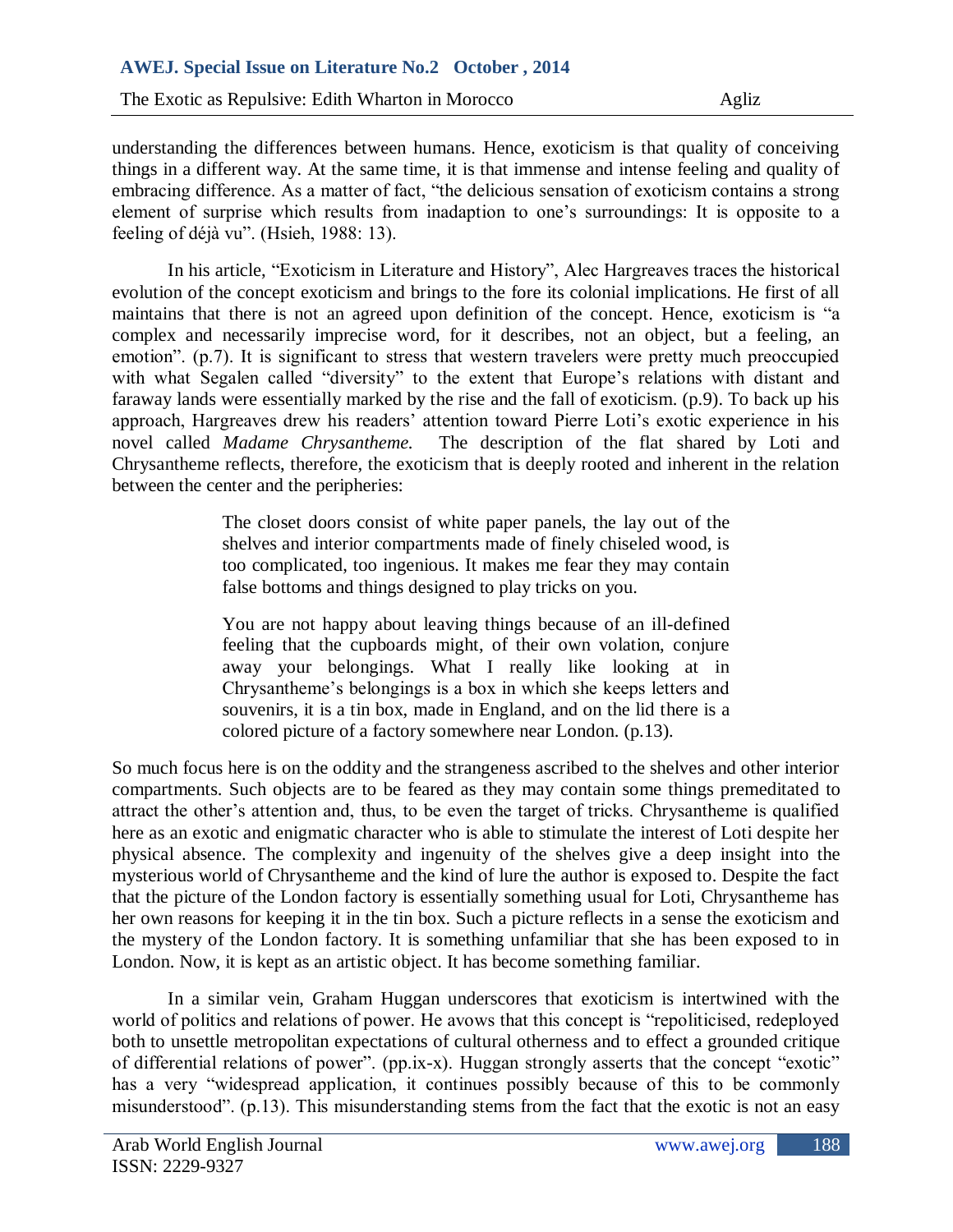The Exotic as Repulsive: Edith Wharton in Morocco Agliz

cultural or "inherent quality to be found in certain people, distinctive objects or specific places". (p.15). For this reason allong others of course, exoticism is qualified as a particular floue of aesthetic perception which renders people, objects and places strange even as it domesticates (p.13). For this reason among others of course, exoticism is qualified as "a particular mode of them and which effectively manufactures otherness even as it claims to surrender to its immanent mystery".(p.13). So much focus here is on the aesthetic perception of other distant cultures and on the domestication process. After all, the western colonial powers objective is to transform and render the exotic as strange in the first place and then making its radical alterity as familiar as possible. The exotic other in the first instance appears to be strange, mysterious and savage, but everything changes once the cultural encounter between the western self and the exotic other takes place.

 It is the contact between the western self and the exotic other that matters much here, because it is only through the domestication process that the western self makes sense of the radical difference. Through the encounter, the western self assesses the exotic that becomes familiar in the long run. Graham Huggan further expounds that the whole exoticist production of the radical otherness is "dialectical and contingent, at various times and in different places". (p.13). As a matter of fact, this type of production might "serve some conflicting ideological interests, providing the rational for projects of rapprochement and reconciliation but legitimizing just as easily the need for plunder and violent conquest". (p.13). This definition of exoticism evokes the intricate bond between the geographical exploration and the colonial conquest of other far away lands. Apart from this, Huggan further provides another definition of exoticism. According to him, "exoticism might be described as a kind of semiotic circuit that oscillates between the opposite poles of strangeness and familiarity. Within this circuit, the strange and the familiar, as well as the relation between them, may be recoded to serve different even contradictory political needs and ends". (p.13). Such a definition consolidates the relations of power between the center and the peripheries.

 Exoticism, following Graham Huggan's approach, is a process through which two different cultures assess each other in order to attain a common understanding. Exoticism, in this sense, is considered as a kind of cultural encounter between the binary poles of strangeness and familiarity through which both entities are invited to make sense of each other. After all, the western colonial powers are in constant search of something different, beyond the confines and the aridity of the center. To embrace a new radical difference and a new cultural otherness, the center has to move on toward the peripheries. Still, exoticism is also defined as the process of translating the cultural difference of other foreign and distant nations. Such an idea is echoed in Graham Huggan's interpretation of the term. According to him, exoticism is a cultural tool and mechanism which translates the cultural radical difference and whose goal is to annex "the other inexorably back again to the same". (p.14). To back up his arguments, he contends that any attempt "to domesticate the exotic would neutralize its capacity to create surprises". (p.13). As a matter of fact, to preserve the exotic from a probable erasure, it has therefore to be integrated into "the humdrum of everyday routines". (Foster, p.22).

 In a similar context, the exoticist production of cultural otherness or exoticism as a cultural entity aims at describing "the systematic assimilation of cultural difference, ascribing familiar meanings and associations to unfamiliar things. It also denotes an expanded, if inevitably distorted comprehension of diversity which effectively limits assimilation". (Huggan,p.14). An important issue is raised here, which is the attribution of familiar meanings and connotations to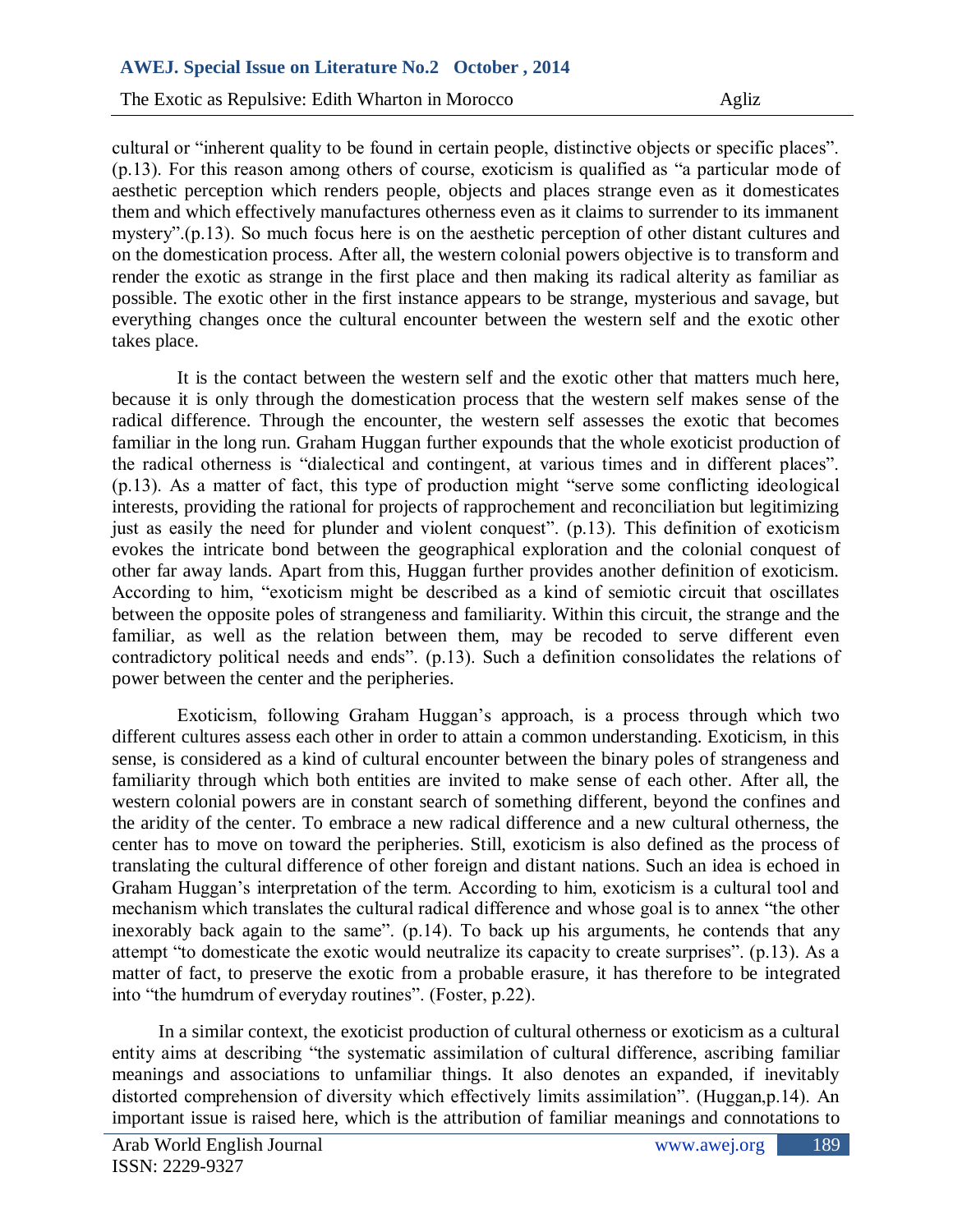The Exotic as Repulsive: Edith Wharton in Morocco Agliz

unfamiliar objects. The process of rendering something unfamiliar familiar is part and parcel of Huggan is coupled with a sense of distortion when it comes to the understanding of diversity the exoticist assessment and production of cultural difference. Yet, this process following which confines assimilation. Huggan strongly backs up his approach by maintaining that the exotic is not always a mere cultural entity to be adopted. Such a thesis is supported by Foster who argues that the exotic is "kept at arms length rather than taken as one's own". (p.22).

 In his article "*Travel Writing and Ethnography*", Joan Pau Rubies (2002) points out that travel writing and ethnography are essentially intermingled. He, then, backs up his approach by maintaining that the ethnographic impulse and the strong interest in people's customs and radical difference find their resonance in the massive number of travel accounts produced in the sixteenth century. The importance of ethnographic descriptions lies in the fact that it enables the ethnographer to get a good vision of the world and to be much concerned with the anthropological inquiries. (Hulme and Youngs,2002:243). Rubies further argues that the fascination with human cultural difference, which is in fact a type of exoticism has actually shaped travel writing. This also led him to question the ramifications of the ethnographic impulse. Accordingly, the fundamental ingredients of the ethnographic impulse within the travel literature genre are worth to be assessed. Historically speaking, travel writing and ethnography are the outcome of colonial expansion. Since the sixteenth century, travel writers and ethnographers were very much preoccupied with cultural otherness, diversity and empirical observation. Marco Polo best exemplifies this vogue. His eastern journey enabled him to contemplate the marvels of the world and to get in close contact with kings and with the different and strange races of men. (Hulme and Youngs,2002:248). The constant empirical curiosity within travel writing was rooted in European history. Ancient ethnographers like Herodotus were entranced by the other's radical difference. His interest in the Egyptians stemmed from the fact that they "seem to have reversed, in their manners and customs, the ordinary practices of mankind". (Herodotus,1972:142).

 Above all, the element of self representation is crucial in both travel writing and ethnography as it helps to depict the other and to assess it better. This article seeks to explore the affiliation of travel writing and anthropology with the orientalist and exoticist vogues. My argument is that most of the European and American travelers who went to the East and to some Asian countries were not just interested in the radical difference of other distant cultures, but their objectives were both to bring and to assess that cultural otherness with the intention to commodify it.

#### **2. Wharton Embracing the Moroccan Exotic World**

Morocco offered a thrilling prospect for the western travelers who were looking for a sort of freedom, paradise, wisdom and ecstasy. Most of the European and American travelers headed toward this country in order to experience a new cultural otherness that would totally be different from the civilized and mundane world they came from. Morocco was, therefore, considered as a new haven and horizon where the American traveller's imagination and creativity could be "sparked and enlivened by the romance and charm of Moorish culture". (Hibbar, 2004:20). Like other American travelers of the period, Wharton was driven by her own intense desires to discover the Moroccan cultural otherness with the objective and intention to commodify its diverse exotic features. Wharton's *In Morocco* (1920) is the account of her journey through the mysterious land of Morocco. In this travel account, Wharton explores Morocco, its people and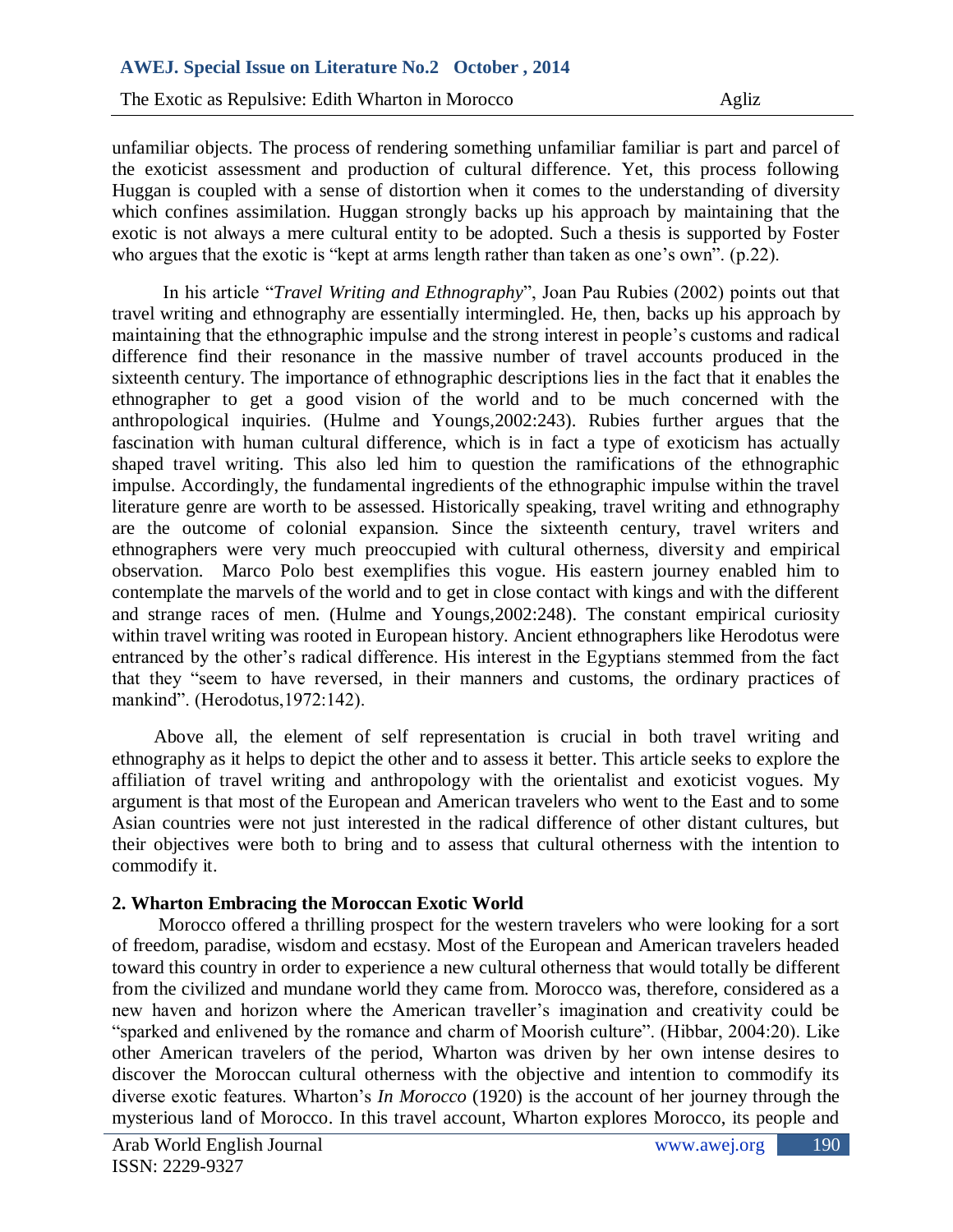The Exotic as Repulsive: Edith Wharton in Morocco Agliz

records her impressions of the exotic non western world. Throughout her journey, Wharton acserioes many Morocean entes and offers her observations concerning the country's architecture. She further provides accounts of some religious ceremonies and at the same time describes many Moroccan cities and offers her observations concerning the country's depicts the sultan's palaces. Wharton's trip across Morocco enabled her to capture the diverse aspects of the Moroccan culture and to have access to the exotic and mysterious world of the harem.

 As a travel narrative dealing with Morocco, Wharton's book best represents the orientalist vogue. For Wharton, Morocco is an exotic land par excellence. It is perceived as the exotic other. On the opening page, she says that "there is no guide book to Morocco", suggesting that the lack of tourist information "rouses the hunger of the repletest sightseer". (p.21). Her observations establish Morocco as "Unknown Africa". This, of course, is a clear indication that the country is exotic, remote and hence untouched by the tourist industry. Still, her first Moroccan images show North Africa as a place immersed in mystery. Such a mystery has, in fact, remained unsolved by Glossam or Baedeker. For Edith Wharton, Moroccan otherness best suited her innate desires. This otherness was the target of her deep enquiry and was, consequently, a kind of blank slate upon which she inscribed her insights and pioneer impressions because of the absence of any English or American travel writing about the country.

 Wharton's travel book on Morocco reflects her great appreciation of the country as a western travel writer. As such, the book raises the issues of exoticism and orientalism which are intermingled throughout the narrative. Accordingly, Morocco is conceived as "a land of mists and mysteries, a land of trailing silver veils through which domes and minarets, mighty towers and ramparts of flushed stone, hot palm groves and Atlas snows, peer and disappear at the will of the Atlantic cloud drifts". (p.15). Such images convey a sense of wonder and admiration of Morocco. The country is produced here as a mysterious landscape and as the exotic. The absence of tourist guidebooks about Morocco only consolidates and adds to this sense of the unknown and incomprehensible that characterizes the foreign, the unfamiliar and the exotic nature of Morocco. They also provide a basis for more adventure. Edith Wharton comments:

> The sensation is attainable by anyone who will take the trouble to row out into the harbor of Algeciras and scramble onto a little black boat headed across the straits. Hardly has the rock of Gibraltar turned to cloud when one's foot is on the soil of an almost unknown Africa. Tangier, indeed, is in the guide books, but cuckoo-like, it has had to lay its eggs in strange nests and the traveler who wants to find out about it must acquire a work dealing with some other country-Spain or Portugal or Algeria. There is no guide book to Morocco and no way of knowing, once one has left Tangier behind where the long trail over the Rif is going to land one, in the sense understood by anyone accustomed to European certainties. The air of the unforeseen blows on one from the roadless passes of the Atlas. (p.21).

 The absence of an established tradition of travel writing on Morocco, at the time Edith Wharton was touring the country might seem in a sense normal and liberating. Yet, it also signaled a whole range of representational difficulties. In Morocco, Wharton was supposed to formulate her own observations in order to make sense of the mystery in which the country was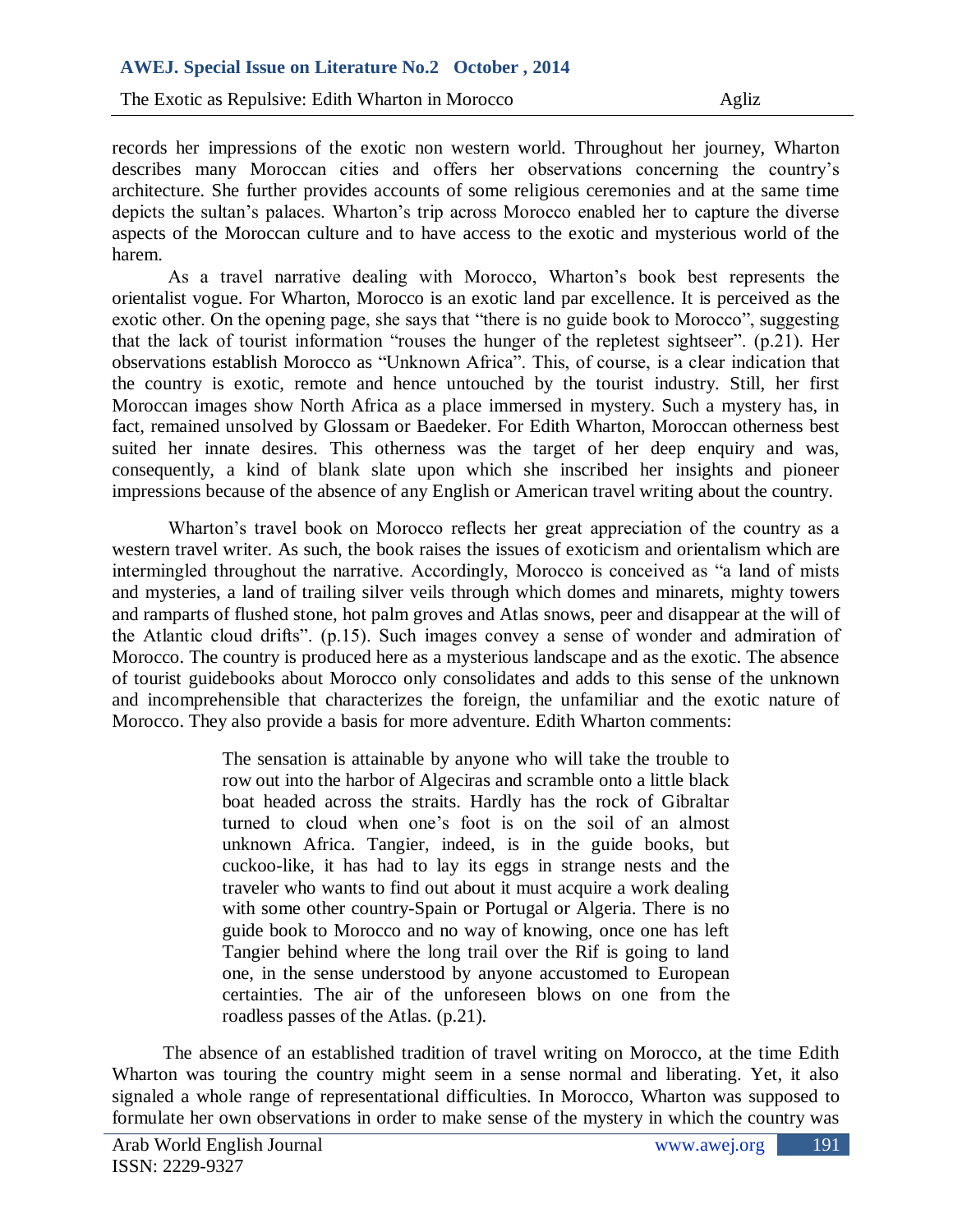The Exotic as Repulsive: Edith Wharton in Morocco Agliz

veiled and in a way to lift the "vast unknown just beyond" Tangier. (p.21). Wharton's trip to expectations. She was compelled to bridge the gap between her travels in North Africa and to Morocco turned out to be coupled with a throng of impressions, visions, challenges and come up with her own signifiers to uncover the mystery and the unknown in which Morocco was immersed. Such signifiers would then be used for the writing up of an authentic account of Morocco, and hence disclose the country's secrets. Wharton was fully committed to serve the French colonial presence in Morocco. She acted as "an unofficial propagandist" and "spokeswoman for the French war effort and for France's imperialist policies in North Africa". (Colquitt et.al, 1999:149). In 1917, she travelled to Morocco as an official guest of the French Resident General Hubert Lyautey and his wife. Such a trip remained on the one hand a sort of escape from the ravages and destructive consequences of the First World War as well as a means to consolidate and to justify the French colonial presence in Morocco. After all, Lyautey's colonial strategies were clear. Historically speaking, he wanted to gain both England and America testimonies to back up his colonial endeavours and to spread the French civilization in Morocco.

 Wharton's travel narrative encapsulates a whole array of orientalist and exoticist representations of the landscape and the inhabitants. Her first images of Morocco convey those typical orientalist views on the exotic and oriental other. Her vision as well as her cultural encounter with the land is marked by a certain exposure to the unchanged, untamed land of Morocco and by a kind of emptiness that the western traveler is impelled to endure while touring the country. The American traveler's initial image of Morocco was picturesque. As she was viewing Morocco from the French colonial perspective, everything she happened to see while crossing Tangier reflected her previous preconceptions. On her way to Arbaoua, the frontier post of the French Protectorate, Wharton warns the traveler about the kind of challenges and dangers he would be shrouded in, once he ever decides to travel to Morocco and to go to places like Arbaoua. Her descriptions of her motor trip to Arbaoua consolidate her imperialist vision of Morocco, which in fact is presented as an oriental location where the traveler is invited to see "noble draped figures" walking beside their camels or black donkeys:

> At the first turn out of Tangier, Europe and the European disappear, and as soon as the motor begins to dip and rise over the arid little hills beyond the last gardens, one is sure that every figure on the road will be picturesque instead of prosaic, every garment graceful instead of grotesque. One knows, too, that there will be no more omnibuses or trams or motor cyclists, but only long lines of camels rising up in brown friezes against the sky, little black donkeys trotting across the scrub under bulging pack saddles, and noble draped figures walking beside them or majestically perching on their rumps. And for miles and miles there will be no more towns, only at intervals on the naked slopes, circles of rush roofed huts in a blue stockade of cactus or a hundred or two nomad tents of black camel's hair resting on walls of wattled thorn and grouped about a terebinth tree and a well. (p.25).

 In Edith Wharton's view, once the traveler leaves Tangier and goes to the heart of Morocco, he or she will be exposed to an oriental setting devoid of any sophisticated means of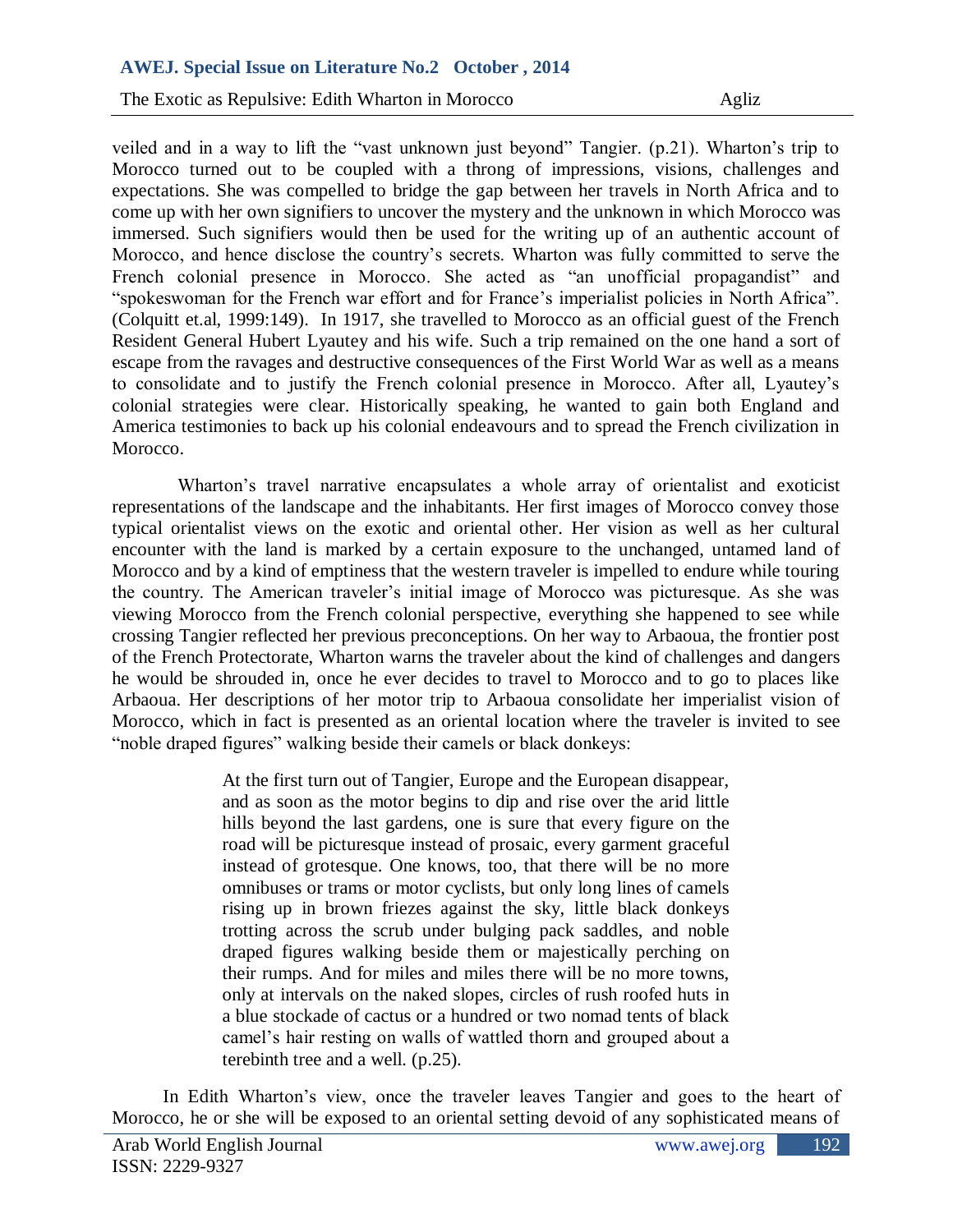The Exotic as Repulsive: Edith Wharton in Morocco Agliz

transportation. Wharton's initial cultural encounter with the Moroccan landscape as well as the hostive of Wharton's journey was to undertake a fascinating trip into the world of magic, to new cultural otherness has turned out to be somewhat disappointing and hazardous. The embrace a new cultural difference untouched by civilization, and by the same stroke, to discover the mysterious land of Morocco. Still, in this part of the world, Wharton sought to develop a sort of familiarity and acquaintance with the Moroccan other. Such objectives were somewhat shattered. This was, in fact, due to several factors. In the absence of civilization in the mysterious Arbaoua, Wharton as a gifted American traveler, connoisseur and scholar, took it all upon herself to interpret the cultural significance of the wilderness. This location looks unfamiliar, unusual and strange. In this part of the world, Wharton was invited to make sense of the new cultural otherness. Everything she saw there looked mysterious, unusual and exotic. Wharton in Arbaoua was impelled to endure the stillness and timelessness of the landscape as well as its stretched lines of wilderness. Her cultural experience in Morocco and her encounter with the Moroccan cultural otherness turned out to be full of instances of suffering and enormous risks. Wharton's exposure to a foray of emptiness in Arbaoua is a good instance of the kind of dangers travelers might be shrouded in. Yet, such difficulties will soon vanish as camels and black donkeys will fill in the kind of void that the traveler is compelled to endure during his trip across the exotic Moroccan land. Still, this setting is even characterized by the omnipresence of Moroccan figures that are represented as noble characters walking in a majestic way, which is reminiscent of the Arab nomad in the orient.

 In a similar fashion, Wharton's description of the "bled" reveals her colonialist attitude. The Moroccan bled in her view is a huge "waste of fallow land and palmetto desert" which is devoid of life. The emptiness is soon replaced by the omnipresence of the "solitary tomb" which serves as a means of filling up the void the traveler is exposed to once he beholds the bled and its surroundings. Thus, in spite of the fact that the tomb is situated "alone with its fig tree and its broken well-kerb", it still brings a "meaning into the waste".(pp.25-26). The underlying emptiness is extended to include even human beings who are presented as silent bizarre figures that the traveler can meet in such an exotic location. In the absence of dialogue and informants, the western traveler is compelled to resort to Orientalism and to use some orientalist images in order to interpret the Moroccan other. Wharton's first encounter with the veiled woman in the bled is a good case in point. This oriental woman is presented as a threatening and silent figure who just communicates "through the eye-slits in the grave-clothes muffling her". (p.26).

In Morocco, Wharton was confronted with "the featureless wild land" where communication was denied. (p.27). Upon noticing the saint's tomb and its fig tree on the way to Rabat, Wharton's chauffeur, then, expected to get some information from Arab boys to continue his trip but in vain. Since he did not have a good command of Arabic, the dialogue between the informant and the traveler "dies down into shrugs and head shakings". (p.28). Wharton contends that the absence of good informants keeps travelers "in unbroken contact with civilization", and if a traveler loses his way in Morocco, "civilization vanishes as though it were a magic carpet rolled up by a djinn". (p.28). Wharton's opposition of western civilization to Moroccan wilderness is justified by the fact that she views the country from the French colonial angle, and as such Morocco is produced as the antithesis of modernity.

 Wharton's trip to the heart of Morocco turned out to be governed by a whole range of preconceived ideas, which in fact find their resonance in the body of orientalist texts, whose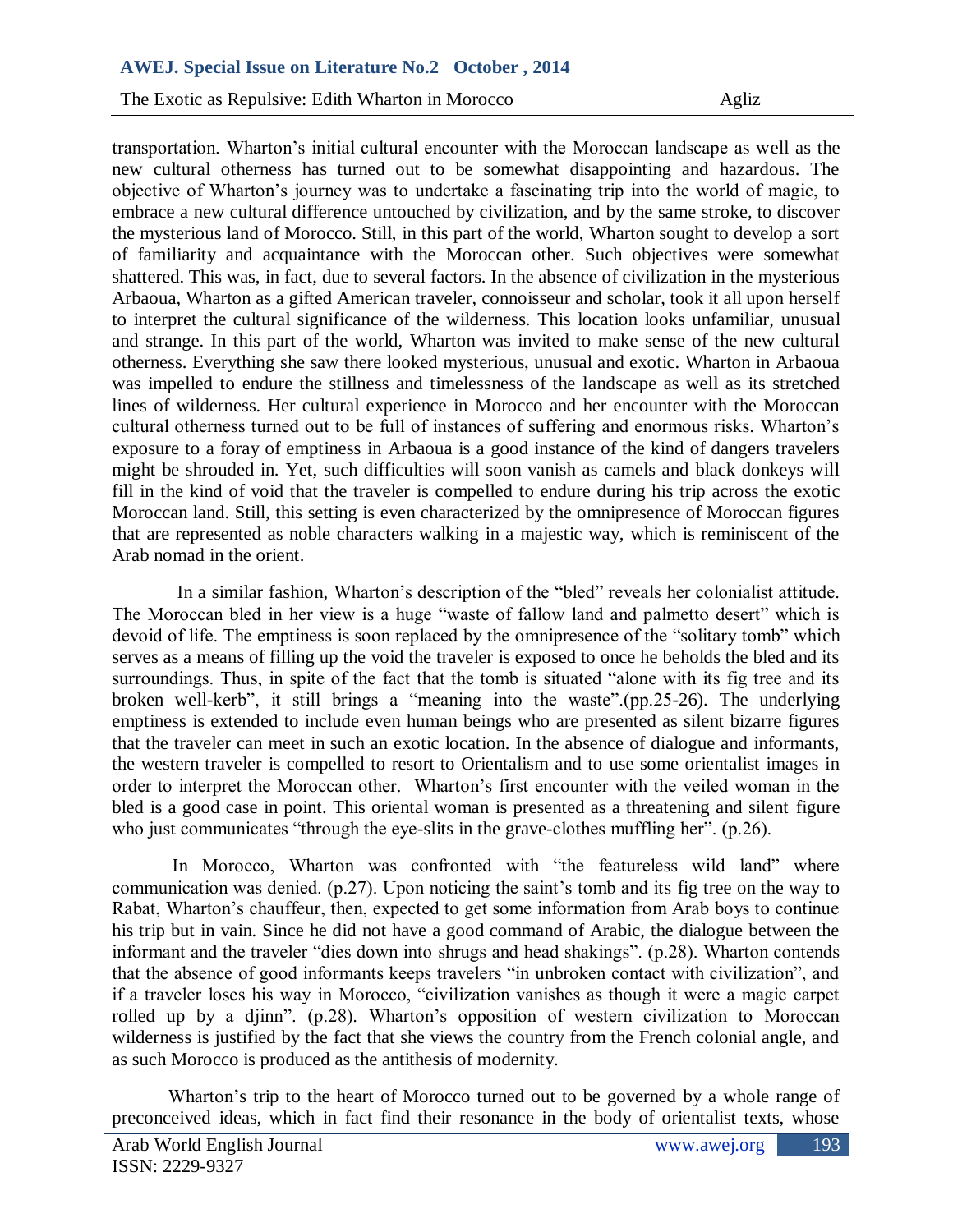The Exotic as Repulsive: Edith Wharton in Morocco Agliz

cultural and epistemological configurations are unquestionable. Throughout her journey in the and Orientals. The trip to the exotic land of Morocco proved to be a constant search for an mysterious land of Morocco, Wharton established an analogy between the Moroccan exotic other authentic representation of the country and its inhabitants. Wharton strived to find in the real Morocco some representative aspects that both corroborate and consolidate her preconceived ideas of the exotic Orient. She argues in strong terms that the body of orientalist texts serves as a reference for travelers looking for information about the Orient and the Orientals life. Wharton further contends that "every step in North Africa corroborates the close observation of the early travelers…and shows the unchanged character of the Oriental life as the Venetians pictured and Leo Africanus and Charles Cochelet described". (pp 71-72). The orientalist notion of the East as an unchanging space is taken for granted by Edward Said who points out that Orientalism as a system of representation is basically "premised upon exteriority, that is on the fact that the orientalist, poet or scholar, makes the Orient speak, describes the Orient, renders its mysteries plain for and to the west". (pp 20-21).

 The combined vogues of orientalist literature and travel writing show that Morocco is caught up within the network of previous references to the past as well as within the web of imported images from other texts. Since the country was not described by any guidebook, it was incumbent upon Wharton to fill in this textual void by projecting her own images, impressions as well as "importing western discourses about other North African countries". (Edwards,2001:111). Wharton was influenced by her confidante friend Andre Gide whose representations of Algeria and his writings in *Pretextes* all formed good models that encapsulated his orientalist attitudes toward North Africa. Wharton followed the same path. She echoed Gide's observations on the mysterious world of the *Thousand and One Nights* while describing the military car that carried her throughout the different parts of Morocco, and which in fact was a sort of a "Djinn's carpet" that made her feel like a "medieval adventurer". Wharton, proceeded by evoking the image of the "seventeenth century traveler" who "toiled across the desert to see wonders, and…came back dazzled and almost incredulous, as if half-suspecting that some djinn had deluded them with the vision of a phantom city". (pp.62-63).

 Following such an approach, Morocco is frozen in the past and is framed as a space that does not change. The Moroccan soil is described as an "unrolled frieze of a white Etruscan vase patterned with black vine garlands". (p.51). Moreover, the marketplaces are represented as an old "Oriental…gaiety".(p.94). Such representations and descriptions set Morocco far from the twentieth century western colonial aspirations, and presented it as "a timeless objet d'art rather than a modern political state". (Edwards,2001:111). Wharton's impressions of Morocco as a timeless work of art are congruent with those travel accounts that silence the colonial presence in a sense. However, the picturesque scenes as well as the observed beautiful ornaments come therefore "to stand in for the voices of anger and rage of a colonized nation". (p.111) The combined romantic and spectatorial tropes were meant to add a sense of mystery, foreigness and exoticness to Wharton's cultural experience in Morocco. Such an accumulation of different tropes positioned her as an outsider in relation to the Moroccan landscape and its inhabitants. Wharton, then, remained detached from Morocco and stood outside it both in time and space. Her observations and gaze at the incomprehensible scenes tended to be a sort of inspirations for her "dream like feelings".(p.111). Wharton's trip to Morocco, in the long run, "becomes a travel back into time rather than a geographical excursion in the present". (p.111).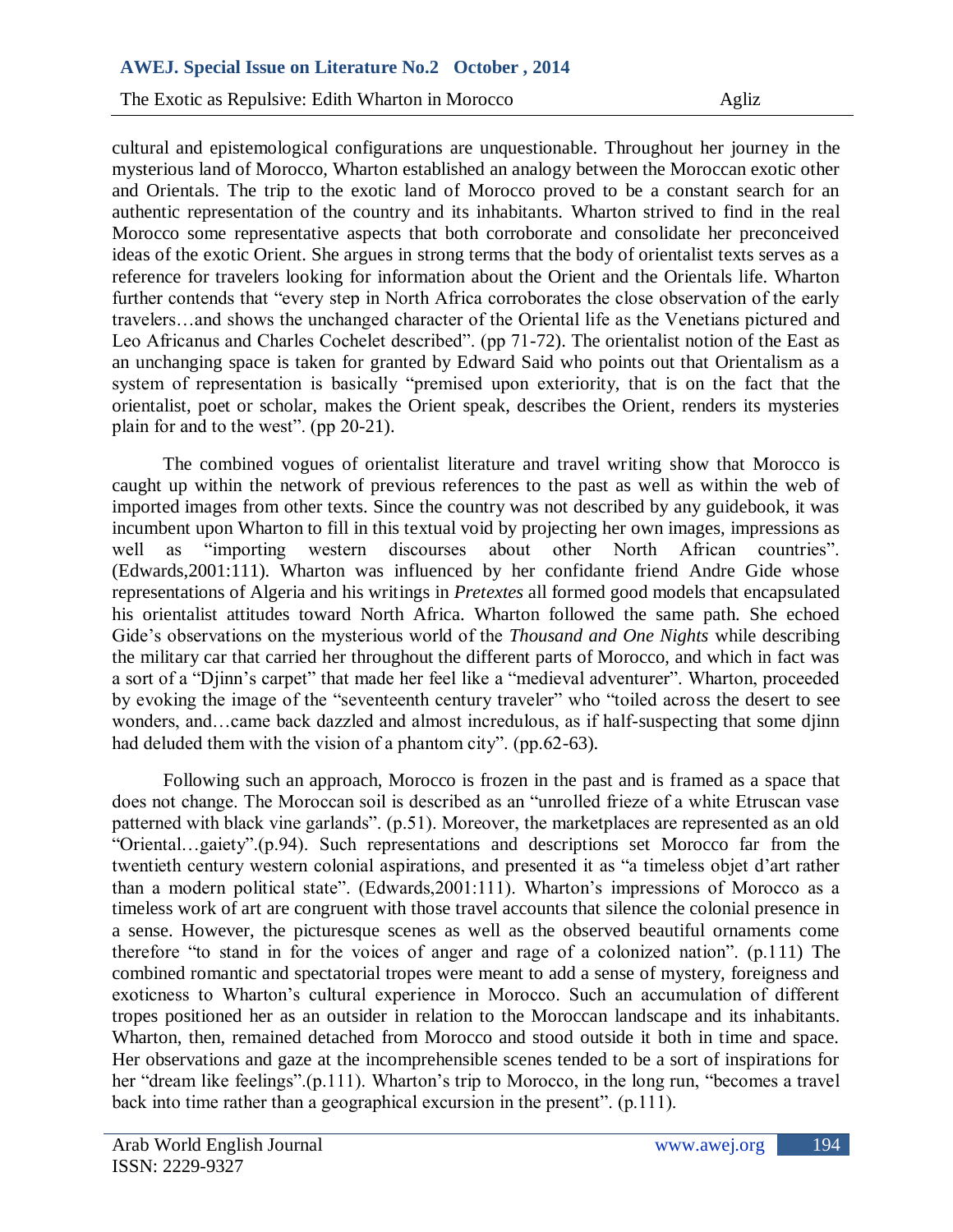The Exotic as Repulsive: Edith Wharton in Morocco Agliz

which mustate clearly the American travelet s exposure to the Moroccan exposure to the Moroccan ceremonies which reflects her deep foreign gaze: Wharton's travel narrative is replete with instances of exoticism. One of the examples which illustrate clearly the American traveler's exposure to the Moroccan exotic culture is her

> The spectacle unrolling itself below us took on a blessed air of unreality. Any normal person who has seen a dance of the Aissaouas and watched them swallow thorns and hot coals, slash themselves with knives, and roll on the floor in epilepsy must have privately longed, after the first excitement was over to fly from the repulsive scene. The Hamadchas are much more savage…and, knowing this, I had wondered how long I should be able to stand the sight of what was going on below our terrace. But the beauty of the setting redeemed the bestial horror. (pp.54-55).

Here, Wharton describes the Hamadchas' exotic dances as being performed amidst pools of blood "from the great gashes which the dancers hacked in their own skulls and breasts with hatchets and sharpened stones". (p.56). She positions herself as a western voyeuristic traveler gazing at the exotic "bloody" festival scenes from a distance. In a similar fashion, Edward Lane's representation of the Egyptians turned out to be coupled with orientalist overtones. The European traveller's predilection for the sadomasochistic tidbits is justified in great part by his interest in the country's cultural otherness and by his intention to restructure it for himself and the western audience. In this way, one may argue that Lane best fits into Said's orientalist structure. After all, he was an oriental expert as he managed to describe in swollen detail the most important oriental ingredients of the Egyptian society. For instance, "the cruelty of judges, the blending of religion with licentiousness among Muslims" (Said, 1978:162) were all portrayed in such a way as to make these images accessible to any western traveler looking for exoticism and alterity beyond the Europeans borders. At the same time, the dervishes' movements and their self multilation were also the target of his inquiry as they reflected much the exoticness in which the Egyptians were engulfed. To back up his approach on Edward Lane, Said further maintains that the "libidinous passions" were really part and parcel of the European traveler's experience in the East. (p.162). Like Edith Wharton, Lane positions himself as a European traveler whose main concern is "to control the passions and excitements to which the Muslims are unhappily subject". (p.162). Despite the fact that he spent a considerable period of time describing the Egyptians and their culture, he still remained completely detached from "the Egyptian life and Egyptian productivity". (p.162).

 Apart from this, the terms that Wharton used to describe the Hamadcha's different exotic practices evoke a typical linguistic structure within which the western observer and the exotic dancers are placed. "Bestial" and "Savage", for instance, are meant to reinforce a strong difference between the observer and the participants. The reason why such a differentiation was maintained between the western traveler and the participants in the exotic rituals, was that Wharton wanted to establish herself as a detached outsider and, by the same stroke, to draw the reader's attention toward her status as a gifted travel writer, tourist, connoisseur who had to remain outside the Moroccan culture in order to represent it using her own cultural background, value judgments and lodged sweeping generalizations.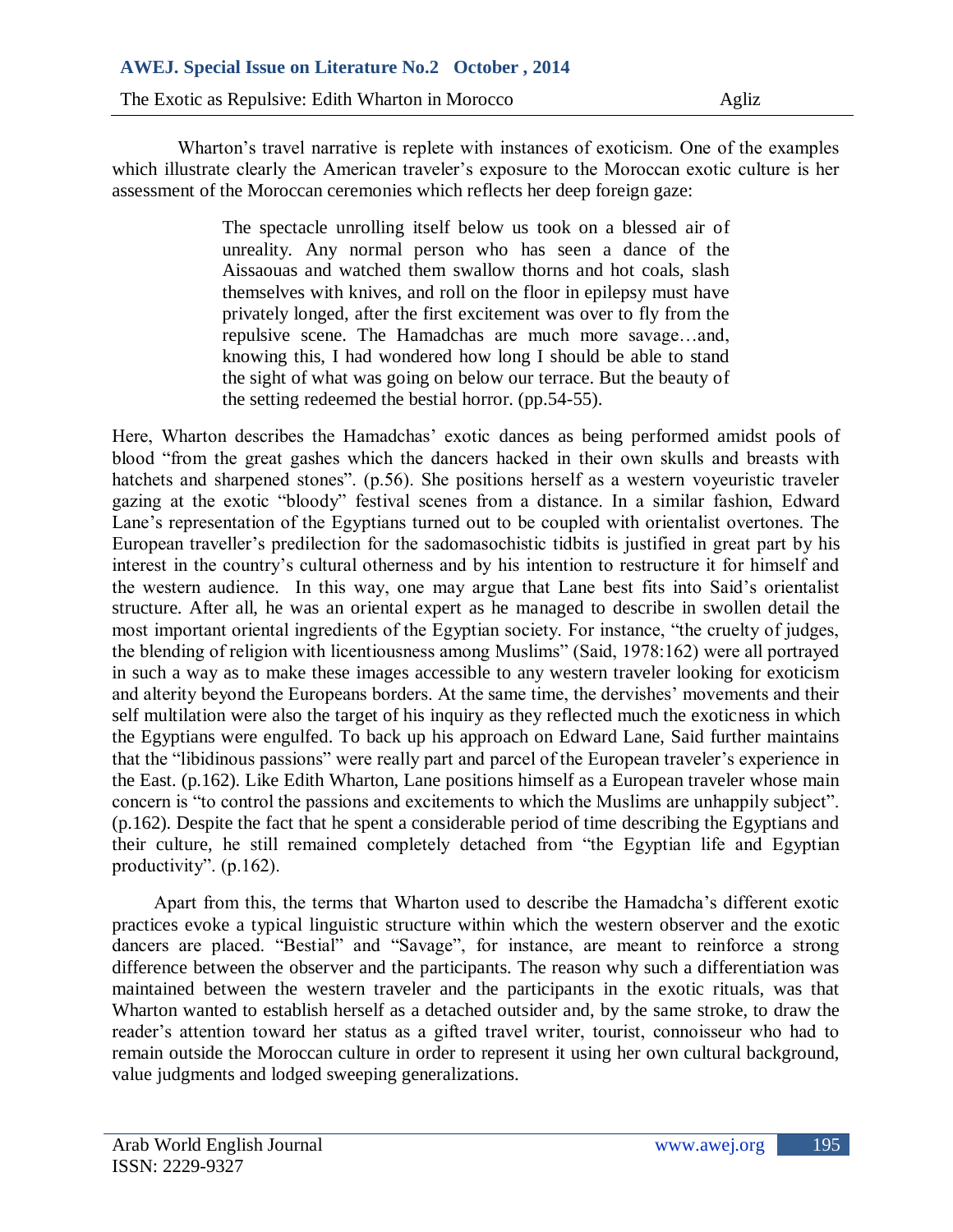The Exotic as Repulsive: Edith Wharton in Morocco Agliz

and meoniprenension to the foreign gaze of the western traveler. While attempting to make Wharton's several images of Morocco as "a dream-feeling" would remain ungraspable and incomprehensible to the foreign gaze of the western traveler. While attempting to make Wharton engendered references to some European traditions like "the satyr-plays of Greece", the "Middle Ages" and the "Christian symbols of Gothic cathedrals". All these images would best stand in for the unfamiliar, bizarre, and strange practices of the Hamadchas' ritual dances. The emphasis in Wharton's exposure to the Moroccan ceremonies is on the exotic monstrosity and violent performances of the Aissaouas. Observing these people swallowing thorns, hot coals and slashing themselves with knives for an extended period of time might engender both wonder and repulsion. Yet, for Wharton the exotic bloody performances are far from being repulsive. She is rather excited by the movement of these people and remains transfixed to the strange and exotic features of their private world. Edith Wharton's reconstructions of travel narratives are in a sense a defamiliarisation of the North African landscapes as well as "scenes of the twentieth century". (Edwards,2001:112). Such a defamiliarisation is in itself a contribution to the orbit of intertexts, which aim at "filling in the textual void with imaginative projections". (p.112).

 It is important to note that the Orient and its exotic features were inculcated in Wharton's mind even before undertaking the trip to Morocco. For this reason, among others, her journey across the Moroccan land was prompted by a strong willingness to grasp the reality that she had learnt about beforehand. Hence, at some stages during her trip she got disappointed whenever the mysterious and exotic land of Morocco did not fit into her preconceived visions. She argued that "The silence and emptiness of the place began to strike us: there was no sign of the oriental crowd that usually springs out of the dust at the approach of strangers". (p.51).

 Wharton's encounter with the Moroccan otherness was shaped by the previous body of orientalist literature on the Orient, which in fact was ascribed to the Moroccan exotic land. She managed to establish a strong bond between the Orient and Morocco. While in Sale, Wharton drew an analogy between the mysterious world of *the Arabian Nights* and Morocco. Her trip to the heart of Morocco was meant to explore aspects of the Moroccan cultural otherness, and by the same token, to find in this land, traditions, customs, people that would reflect what she had read in previous orientalist texts. Wharton's representations of the Moroccan otherness are therefore a well established discursive construct of an array of preconceived judgments on the exotic Orient, which in fact was lodged in her mind, and hurled at Moroccans. Following Edward Said's main underlying arguments about the Orient as a system of representation, we can therefore assert that the intertextual paradigm was adopted to represent Morocco and its inhabitants.

 Since, there is no accurate and authentic representation of anything including the Orient as a geographical entity, it is incumbent upon the western traveler to fill in this gap by creating an intertextual body of knowledge to serve as a medium of reference. Such was Edith Wharton's methodology for her travel narrative on Morocco and its cultural otherness. Wharton's representation of Morocco as the exotic Orient and her identification of the land with the mysterious world of the Arabian Nights conform to the orientalist and exoticist vogues. Hence, Wharton's travel narrative best exemplifies Edward Said's view of Orientalism:

> Every writer on the Orient (and this is true even of Homer) assumes some Oriental precedent, some previous knowledge of the Orient,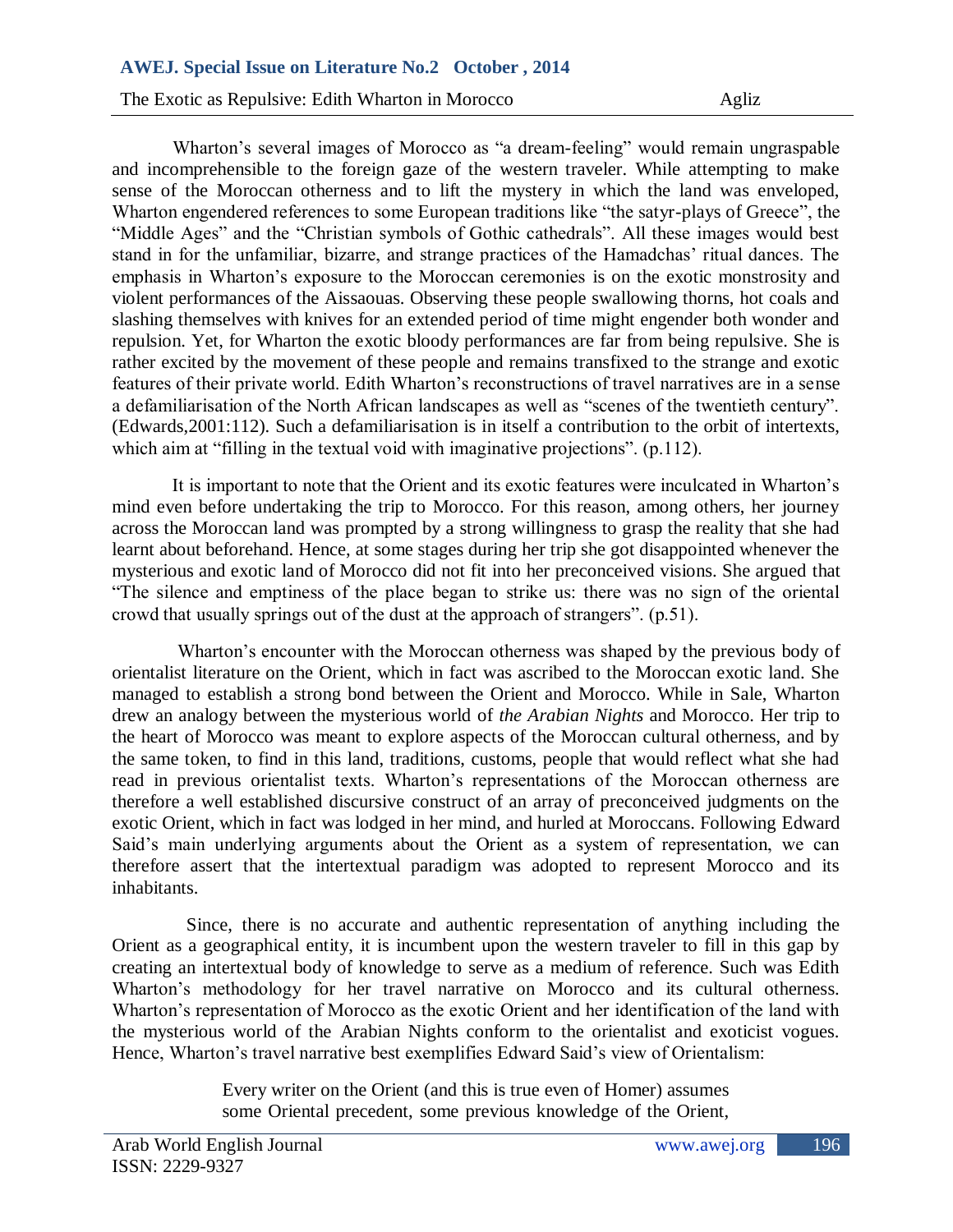The Exotic as Repulsive: Edith Wharton in Morocco Agliz

to which he refers and on which he relies. Additionally, each work on the Orient affiliates itself with other works. (p.20).

 Edith Wharton's identifications of Sale with the sensual, amazing, mysterious and exotic world of the *Thousand and One Nights* are congruent with the Saidian tissue of intertexts, upon which the western traveler can project his own orientalist images, impressions, biases as well as sweeping generalizations. At first glance, Wharton's description of Sale might seem alluring, as a strong analogy is established between the market of Baghdad and the Moroccan one:

> Everything that the reader of the Arabian Nights expects to find is here: the whitewashed niches wherein pale youths sit weaving the fine mattings for which the town is still famous, the tunneled passages where indolent merchants with bare feet crouch in their little kennels hung with richly ornamented saddler and arms, or with slippers of pale citron leather and bright embroidered babouches, the stalls with fruit, olives, tunny-fish vague syrupy sweets, candles for saints tombs, Mantegnesque garlands of red and green peppers, griddle-cakes sizzling on red-hot pans, and all the varied wares and cakes and condiments that the lady in the tale of "The three Calendars" went out to buy, that memorable morning, in the market of Bagdad. (p.36).

Wharton's representations of the Moroccan market in Sale cannot in any way be considered as authentic depictions of Moroccans cultural otherness as they spring from her colonial cultural background which is imbued with a whole range of stereotypes, sweeping generalizations and preconceptions. Wharton's representations become, therefore, mere misrepresentations, since the encounter with the true and authentic Moroccan otherness is beyond her reach. Wharton just remained detached from the Moroccan land at the cultural and social levels despite her proximity to its major contours, in some instances throughout her journey. Her depictions and encounters were not genuine as they were collected from a distance. Such distant observations misrepresent and distort Morocco. Wharton's description of Moroccans in the market of Sale encompasses an orientalist outlook. Moroccans are depicted as "indolent merchants with bare feet crouching in their little kennels". (p.36). The Moroccan exotic here is misrepresented and is reduced to a level of base humanity, even an animal. The merchants in the market of Sale have been denied the status of humanity. With her colonial cultural background and her lodged set of stereotypes, she ventures toward the projection of her Eurocentric imagery. She reduces the merchants to the status of animals, by ascribing animal features to them, and hence relegating them to a secondary position. Wharton's preconceived visions of Morocco and the exotic Orient, by extension, enabled her to subordinate the Moroccan exotic and to keep him as an inferior cultural entity. Still, in Morocco, Wharton found it difficult to abstain from her prejudices and the previous imported body of orientalist dogmas. According to her, the Arab Muslim would remain that barbaric, inferior and savage other. Her unquestionable dependence on orientalist projections, justify in great part her misrepresentation of Morocco. Wharton carried on her interpretation of Moroccan otherness by emphasizing that Moroccan natives would remain "barbaric" and just "fierce tribesmen with inlaid arms in their belts". (p.112). The natives were also depicted as "fanatics in sheepskins glowering from the guarded thresholds of the mosques". (p.112).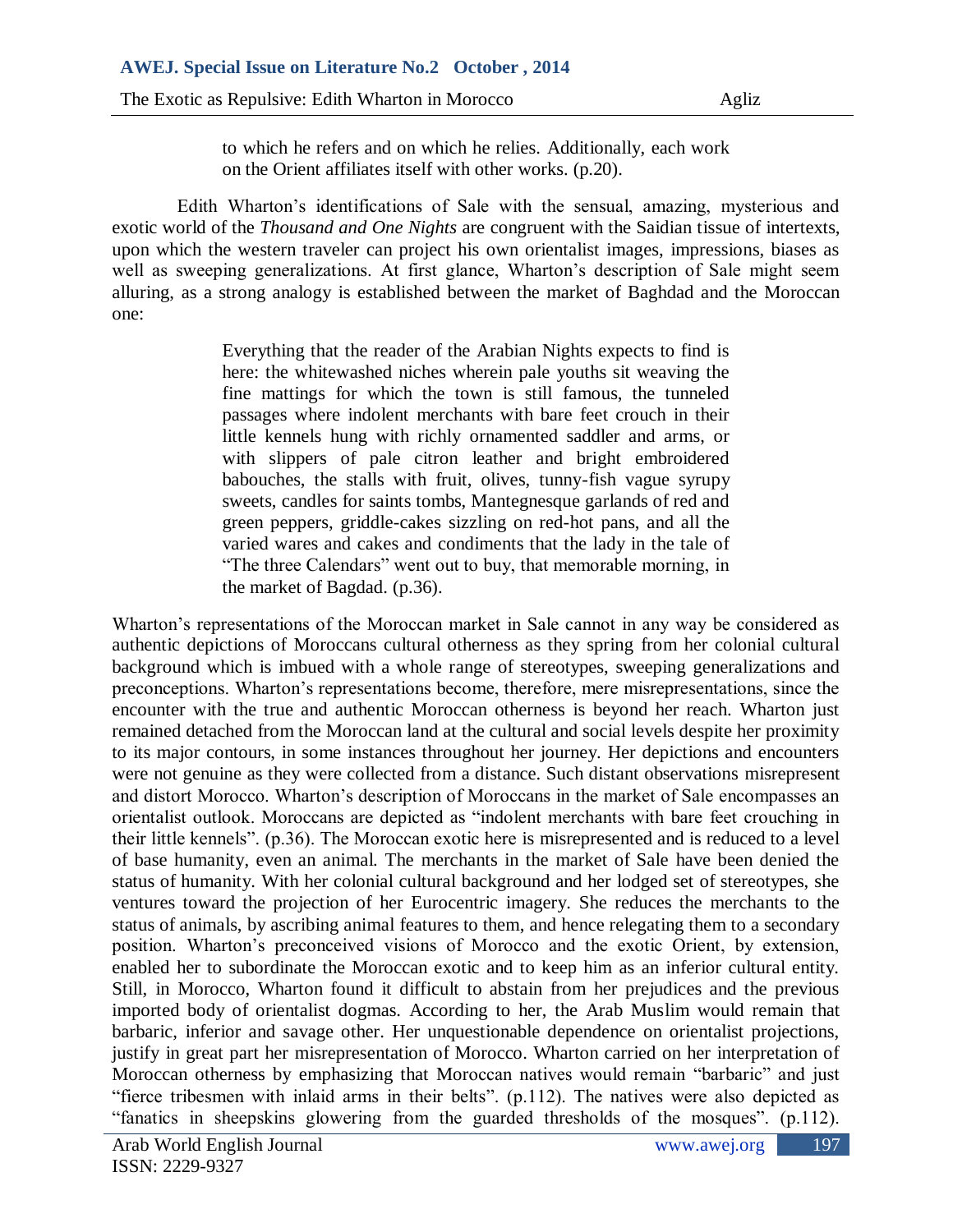The Exotic as Repulsive: Edith Wharton in Morocco Agliz

Wharton has well chosen her diction to represent the Moroccan exotic. Yet, her language betrays her as it is imbued with a whole range of bad sweeping generalizations.

 In a parallel manner, the market place in Marrakech has also been the subject of Wharton's misrepresentation. According to her, souks in Marrakech are narrow and dark that it is quite difficult for the traveler to penetrate inside them as they are crowded and the humans inside them are fanatical and fierce. Still, her prejudices are even extended to describe the native life and people in the market as "woven of greed and lust, of fetishism and fear and blind hate of the stranger". (p.112). Fanaticism is a significant aspect that Wharton has attributed to the Souk in Marrakech:

> Fanatics in sheepskins glowering from the guarded thresholds of the mosques, fierce tribesmen with inlaid arms in their belts and the fighters' tufts of wiry hair escaping from camel's hair turbans, mad negroes standing stark naked in niches of the walls and pouring down Soudanese incantations upon the fascinated crowd, consumptive Jews with pathos and cunning in their large eyes and smiling lips, lusty slave girls with earthen oil jars resting against swaying hips, almond-eyed boys leading fat merchants by the hand, and bar-legged Berber women, tattooed and insolently gay, trading their striped blankets, or bags of dried roses and irises for sugar tea, or Manchester cottons from all these hundreds of unknown and unknowable people, bound together by secret affinities, or intriguing against each other with secret hate, there emanated an atmosphere of mystery and menace more stifling than the smell of camels and spices and black bodies and smoking fry which hangs like a fog under the close roofing of the souks. (pp.112-113).

Edith Wharton sees the souk as a threatening location rather than a beautiful place for the western traveler to enjoy. The language employed in this narrative account is full of sweeping judgments. The merchants and, by extension, Moroccans daily life becomes, therefore, a leitmotif that takes back the reader to the frequent negative ideas that pertain much to the orientalist discourse. Wharton's representations of the different sides of the market in Marrakech cannot be qualified as objective and accurate. She has opted for subjectivity in her interpretation of the Moroccan culture. Her visions and impressions were adopted as paradigms to justify her objectives, which were in fact to produce a distorted image of Moroccans. Tribesmen, for instance, were described as violent figures ready to get involved in fights as their "inlaid arms" were in their belts. Furthermore, her description of black Moroccans as "mad Negroes standing stark naked in niches of the walls and pouring down Sudanese incantations upon the fascinated crowd" is full of sweeping generalizations, bias and is loaded with erotic connotations. (pp.112-113). As a gifted American travel writer, connoisseur, and scholar viewing Morocco from French lenses, Wharton then judged the Moroccan exotic as a cultural entity which would remain far from western standards. Wharton's sweeping judgments took her so far as to assert that Muslims show their nakedness in public.

 Above all, Edith Wharton's trip to North Africa and to Morocco in particular led her to reiterate most of the discourses that other previous travelers had disseminated regarding the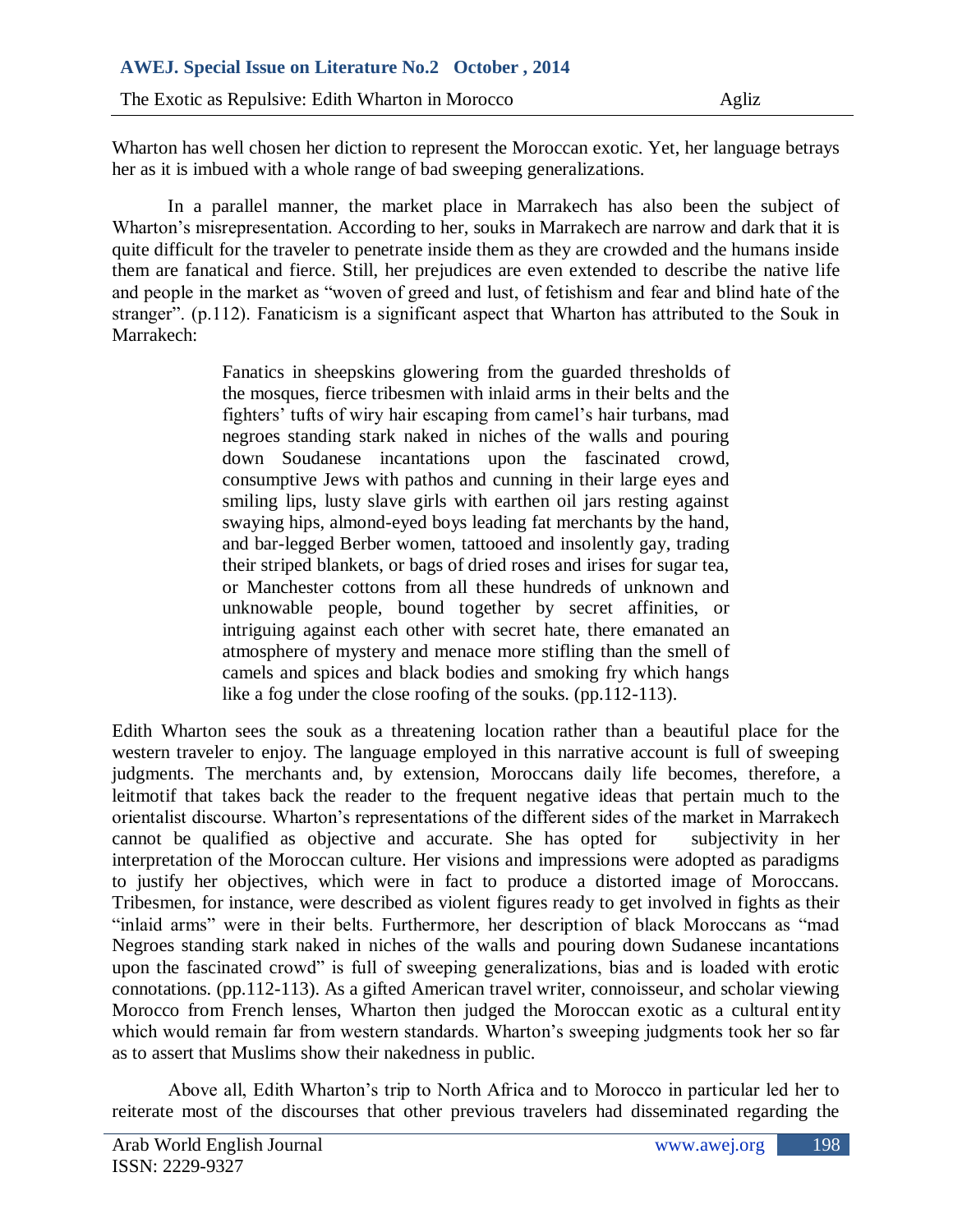The Exotic as Repulsive: Edith Wharton in Morocco Agliz

orientalist and the exoticist appeals associated with this geographical space. Gide's discourses of Pretextes (1917) provided, then, a subtle and fitting linguistic repertoire from which the North Africa were adopted by Wharton in the reconstruction of her Moroccan travels. His American traveler "could write a travel narrative about the country without guidebooks". (Lewis,1975:400). In the summer of 1917, when Wharton was preparing herself to tour Morocco, she received the English translation of *L'Immoraliste*. After reading the book, she wrote to Gide saying: "your beautiful evocation of the desert I have so loved, far from awakening my nostalgia, gives me a taste in advance of what is waiting for me there". (Edwards,2001:108). The letter suggested that Edith Wharton's first impressions of North Africa were the outcome of her literary collaboration and friendship with Gide. Wharton's narrative account of Morocco would remain a useful reference for travelers looking for a different cultural otherness. After all, the American traveler was commissioned to write a travel guide book about Morocco at a critical historical period, when the country was not yet made known to the rest of the world. She filled in this void and deficiency by commodifying her cultural experiences in Morocco in a travel account conducted under the auspices of the French authorities. Travel guide books are crucial linguistic tools for the commodification of the other. Such an idea is echoed in Ali Behdad's chapter entitled, "From Travelogue to Tourist Guide: The Orientalist as Sightseer". In this chapter, Behdad argues that the travel guide book in its informational assessment and vision of the other contributes to the "commodification of the orient for tourists belatedly searching for the disappearing exotic".(pp.46-47).Wharton follows almost the same path. After all, the guide book reinforces the notion that the Orient and Morocco in particular are alien and far away destinations that can, therefore, be commodified to the entire world and serve as objects of consumption as well as sources of entertainment and pleasure.

#### **About the Author:**

**Dr. Rachid Agliz** is a professor of the English language and literature at the faculty of letters, Ibnou Zohr University, Agadir. He has been teaching different subjects like mythologies of the western world and British culture and society. His research interests include post colonialism, post colonial literature, critical theory, orientalism, exoticism and post modern anthropology. He is the author of a master's dissertation entitled*,* Language Choice Among University Students*:*  The Case of AUI and is also the author of a thesis entitled, Exoticism and the Construction of the Orient: A Study of Some European and American Travel and Anthropological Writings on Morocco.

Work Cited

- Ashcroft,B., Griffiths, G., & Tiffin,H. (2000*). Post Colonial Studies: The Key Concepts.* London: Routledge.
- Behdad, A. (1994). *Belated Travellers: Orientalism in the Age of Colonial Dissolution.* Durham and London: Duke University Press.
- Celestin, R. (1996). *From Cannibals to Radicals: Figures and Limits of Exoticism.* Minneapolis and London: University of Minnesota Press.